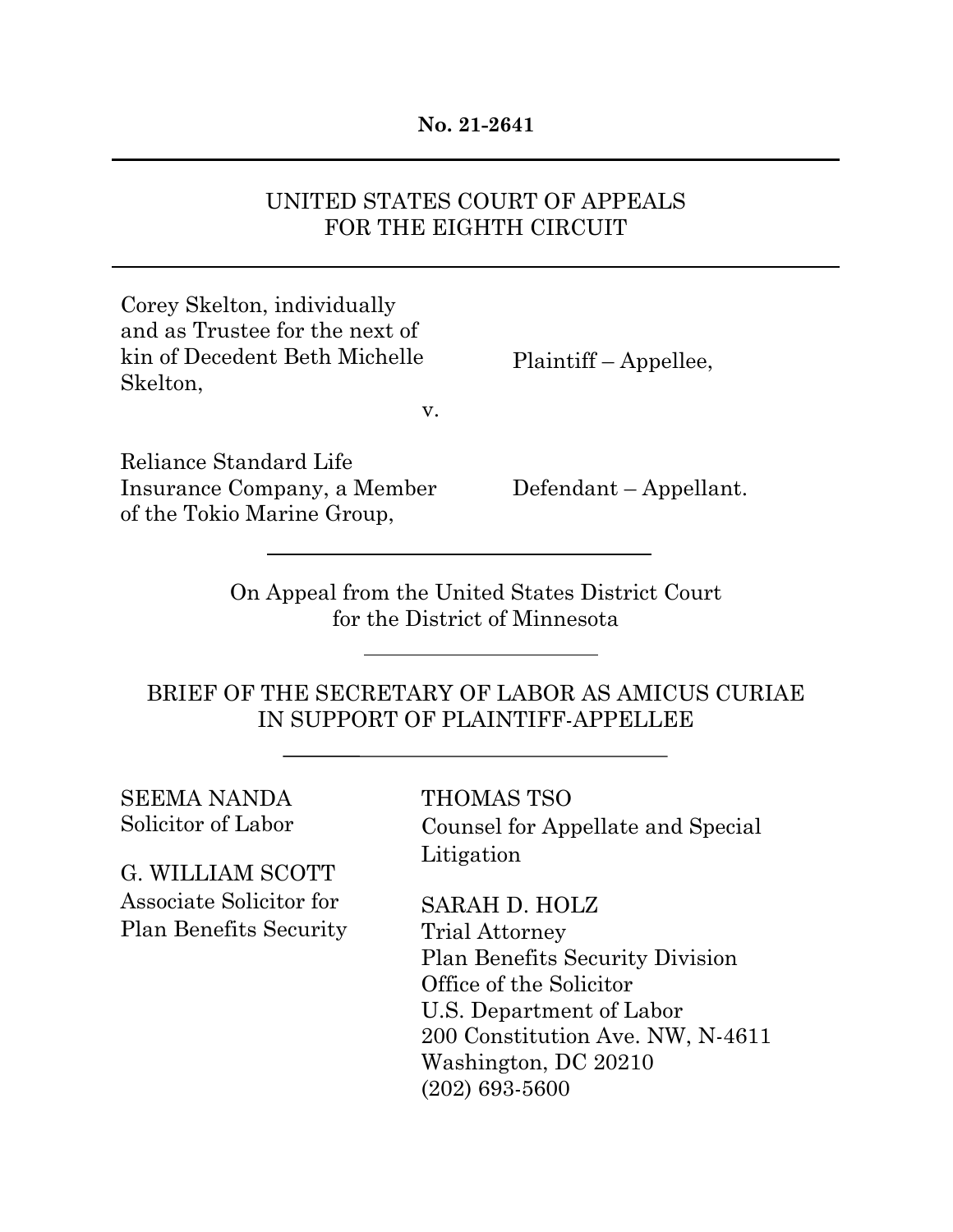# **TABLE OF CONTENTS**

| $\begin{minipage}{.4\linewidth} \textbf{STATEMENT OF THE ISSUES} \end{minipage} \begin{minipage}{.4\linewidth} \textbf{0} \end{minipage} \begin{minipage}{.4\linewidth} \textbf{0} \end{minipage} \begin{minipage}{.4\linewidth} \textbf{0} \end{minipage} \begin{minipage}{.4\linewidth} \textbf{0} \end{minipage} \begin{minipage}{.4\linewidth} \textbf{0} \end{minipage} \begin{minipage}{.4\linewidth} \textbf{0} \end{minipage} \begin{minipage}{.4\linewidth} \textbf{0} \end{minipage} \begin{minipage}{.4\linewidth} \textbf$ |
|----------------------------------------------------------------------------------------------------------------------------------------------------------------------------------------------------------------------------------------------------------------------------------------------------------------------------------------------------------------------------------------------------------------------------------------------------------------------------------------------------------------------------------------|
| STATEMENT OF IDENTITY, INTEREST, AND AUTHORITY TO                                                                                                                                                                                                                                                                                                                                                                                                                                                                                      |
|                                                                                                                                                                                                                                                                                                                                                                                                                                                                                                                                        |
|                                                                                                                                                                                                                                                                                                                                                                                                                                                                                                                                        |
|                                                                                                                                                                                                                                                                                                                                                                                                                                                                                                                                        |
|                                                                                                                                                                                                                                                                                                                                                                                                                                                                                                                                        |
| Reliance Had a Fiduciary Duty to Prudently Guard Against the Risk<br>of Collecting Premiums from Beth Before Determining Her Eligibility.                                                                                                                                                                                                                                                                                                                                                                                              |
| A. Reliance Was the Fiduciary Responsible for Determining                                                                                                                                                                                                                                                                                                                                                                                                                                                                              |
| B. The District Court Correctly Recognized That Reliance Had a<br>Duty to Prudently Operate Its System of Administration 17                                                                                                                                                                                                                                                                                                                                                                                                            |
| C. Reliance's Arguments That It Was Not a Fiduciary Are Incorrect.                                                                                                                                                                                                                                                                                                                                                                                                                                                                     |
| D. Insurers Acting in a Fiduciary Capacity Have a Duty to Design a<br>24                                                                                                                                                                                                                                                                                                                                                                                                                                                               |
|                                                                                                                                                                                                                                                                                                                                                                                                                                                                                                                                        |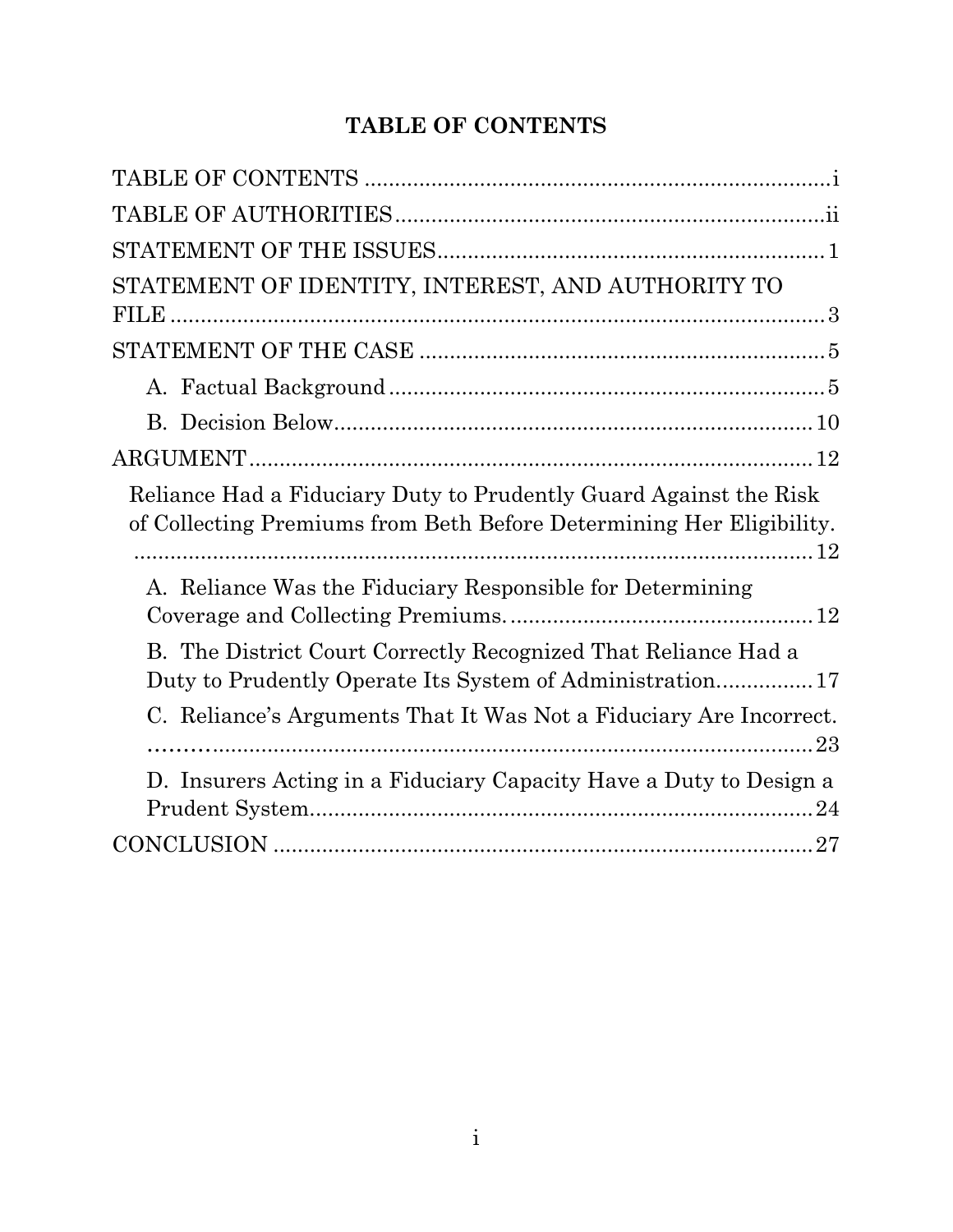# **TABLE OF AUTHORITIES**

## **Federal Cases:**

| Aetna Health Inc. v. Davila,                                                                                                                                  |
|---------------------------------------------------------------------------------------------------------------------------------------------------------------|
| Am. Soc'y for Technion-Israel Inst. of Tech., Inc. v. First Reliance<br>Standard Life Ins. Co.,<br>No. 07-cv-3913, 2009 WL 2883598 (S.D.N.Y. Sept. 8, 2009) 4 |
| Chao v. Merino,                                                                                                                                               |
| Cho v. Reliance Standard Life Ins. Co.,                                                                                                                       |
| Cho v. Reliance Standard Life Ins. Co.,                                                                                                                       |
| Fink v. Union Cent. Life Ins. Co.,                                                                                                                            |
| <i>Frye v. Met. Life Ins. Co.,</i><br>No. 3:17-cv-31, 2018 WL 1569485 (E.D. Ark. Mar. 30, 2018) 2, 18                                                         |
| In re Harris,                                                                                                                                                 |
| Ince v. Aetna Health Mgmt., Inc.,                                                                                                                             |
| Kerns v. Benefit Tr. Life Ins. Co.,                                                                                                                           |
| Lanpher v. Met. Life Ins. Co.,                                                                                                                                |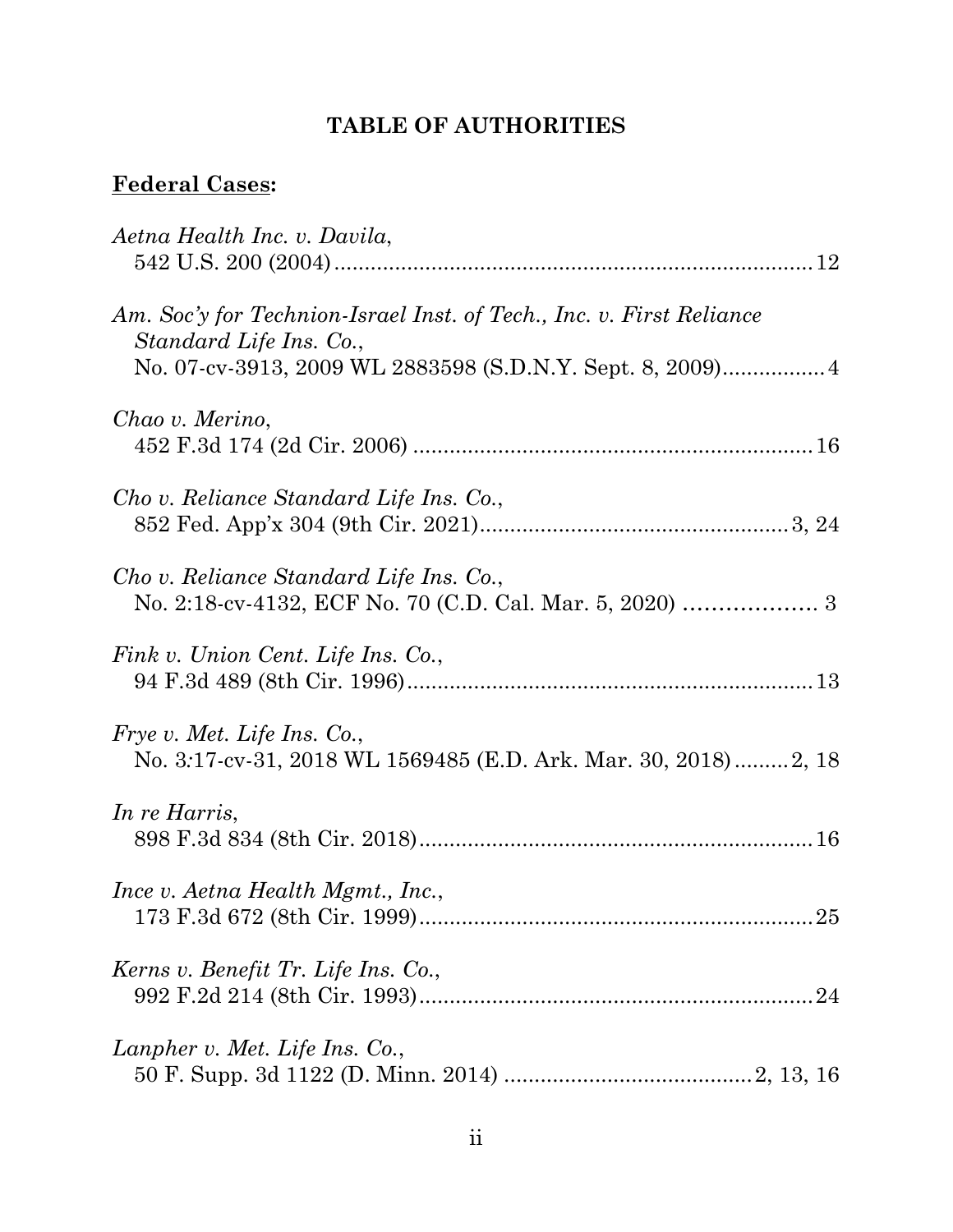# **Federal Cases - continued:**

| Maniace v. Com. Bank of Kansas City, N.A.,                                                                      |
|-----------------------------------------------------------------------------------------------------------------|
| Moore v. Apple Cent., LLC,                                                                                      |
| Patterson v. Reliance Standard Life Ins. Co.,                                                                   |
| Salyers v. Metro. Life Ins. Co.,                                                                                |
| $\text{Sec'}$ of Lab. v. Doyle,                                                                                 |
| Sec'y of Lab. v. Fitzsimmons,                                                                                   |
| Shea v. Esensten,                                                                                               |
| Shelton v. ContiGroup Cos., Inc.,                                                                               |
| Silva v. Met. Life Ins. Co.,                                                                                    |
| Skelton v. Reliance Standard Life Ins. Co.,<br>No. 18-cv-3344, 2020 WL 6875503 (D. Minn. Nov. 23, 2020)  passim |

## **Federal Statutes:**

Employee Retirement Income Security Act of 1974, (Title I) *as amended*, 29 U.S.C. 1001 et seq.:

Section 3(21)(A)(iii), 29 U.S.C. § 1002(21)(A)(iii)....................... 12, 13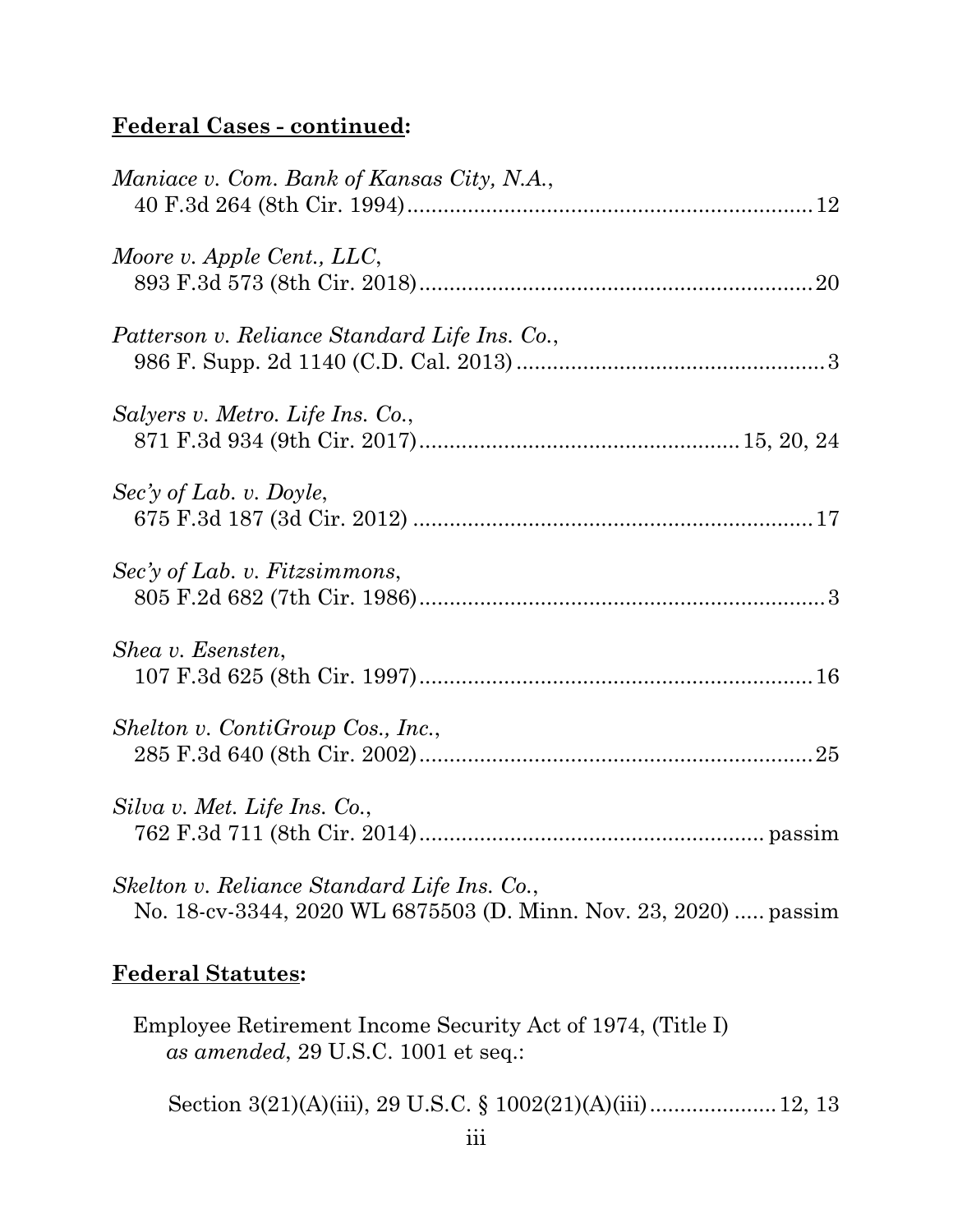# **Miscellaneous:**

| Brief for Appellant, Cho v. Reliance Standard Life Ins. Co.,     |  |
|------------------------------------------------------------------|--|
|                                                                  |  |
|                                                                  |  |
| Reliance Standard, https://www.reliancestandard.com/home/ (last) |  |
|                                                                  |  |
|                                                                  |  |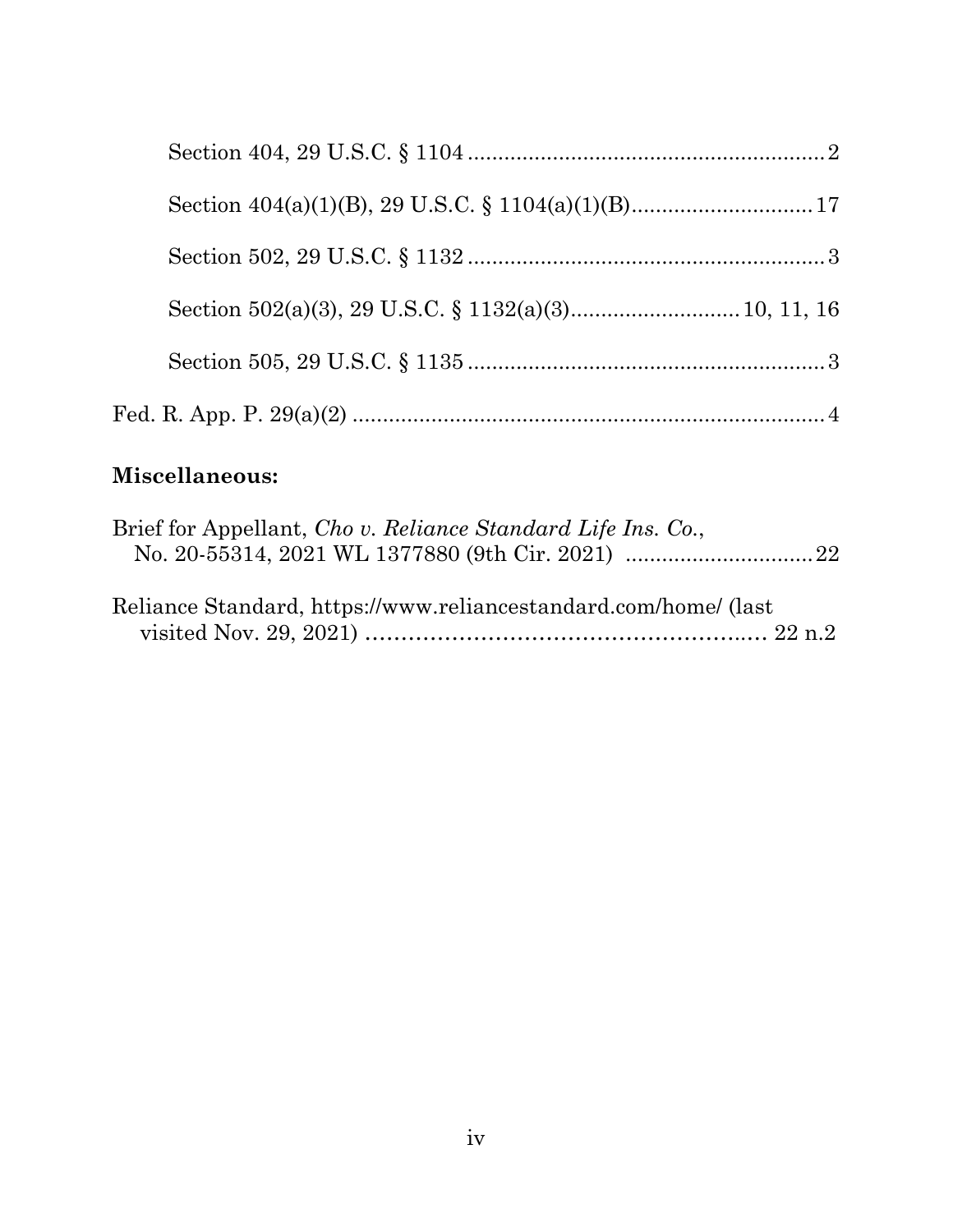#### **STATEMENT OF THE ISSUES**

When Beth Skelton was hired by Davidson Hotels, she enrolled in her employer's basic life insurance policy, which was issued by Reliance Standard Life Insurance Company ("Reliance"). Beth later sought supplemental life insurance coverage and paid premiums for that coverage when instructed to do so by Davidson.

Beth designated her husband, Corey Skelton ("Plaintiff"), as the beneficiary of both the basic and supplemental life insurance policies. When Beth died by suicide, Reliance did not pay benefits under the separate supplemental policy, asserting that it had never received or approved evidence of insurability ("EOI") from Beth—i.e., evidence that she was in good health—which was a prerequisite for supplemental coverage.

Plaintiff brought suit alleging, among other things, that Reliance breached its fiduciary duties under ERISA when it failed to take the necessary action to guard against the risk that Beth would be charged premiums before she was properly enrolled for supplemental coverage.

The district court granted summary judgment for Plaintiff. It held that Reliance had a fiduciary duty to prudently ensure that it did not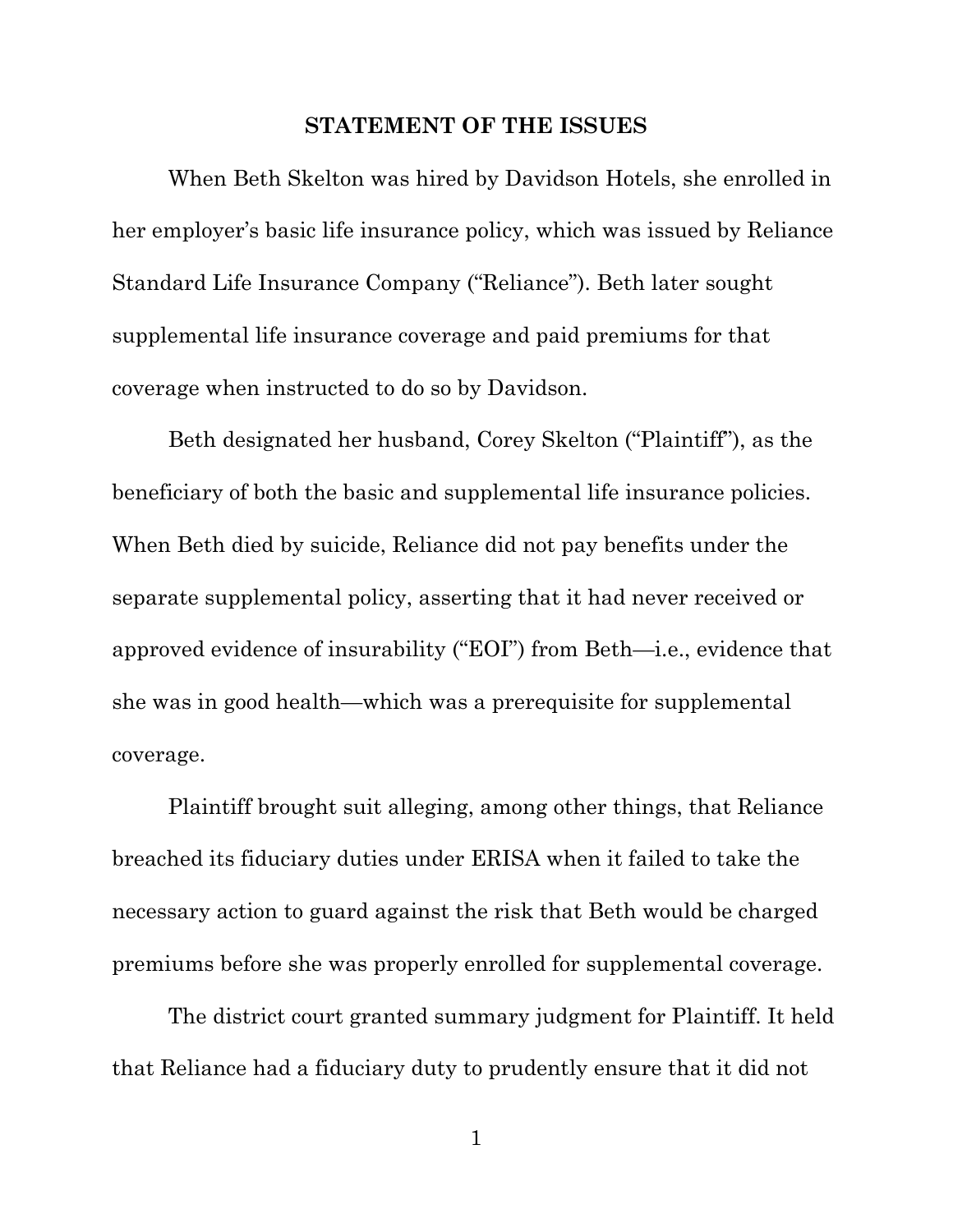collect premiums before enrolling participants for coverage, and

concluded that Reliance breached that fiduciary duty here. The

Secretary's brief addresses the following question presented:

Whether a fiduciary with discretionary authority to determine eligibility for coverage and collect premiums for that coverage has a duty to protect against the risk that premiums are collected before eligibility is determined?

The following cases and statutory provision are most

apposite to this question.

- *Silva v. Metropolitan Life Insurance Company*, 762 F.3d 711 (8th Cir. 2014);
- *Frye v. Metropolitan Life Insurance Company*, No. 3:17-cv-31, 2018 WL 1569485 (E.D. Ark. Mar. 30, 2018);
- *Lanpher v. Metropolitan Life Insurance Company*, 50 F. Supp. 3d 1122 (D. Minn. 2014); and
- ERISA section 404, 29 U.S.C. § 1104.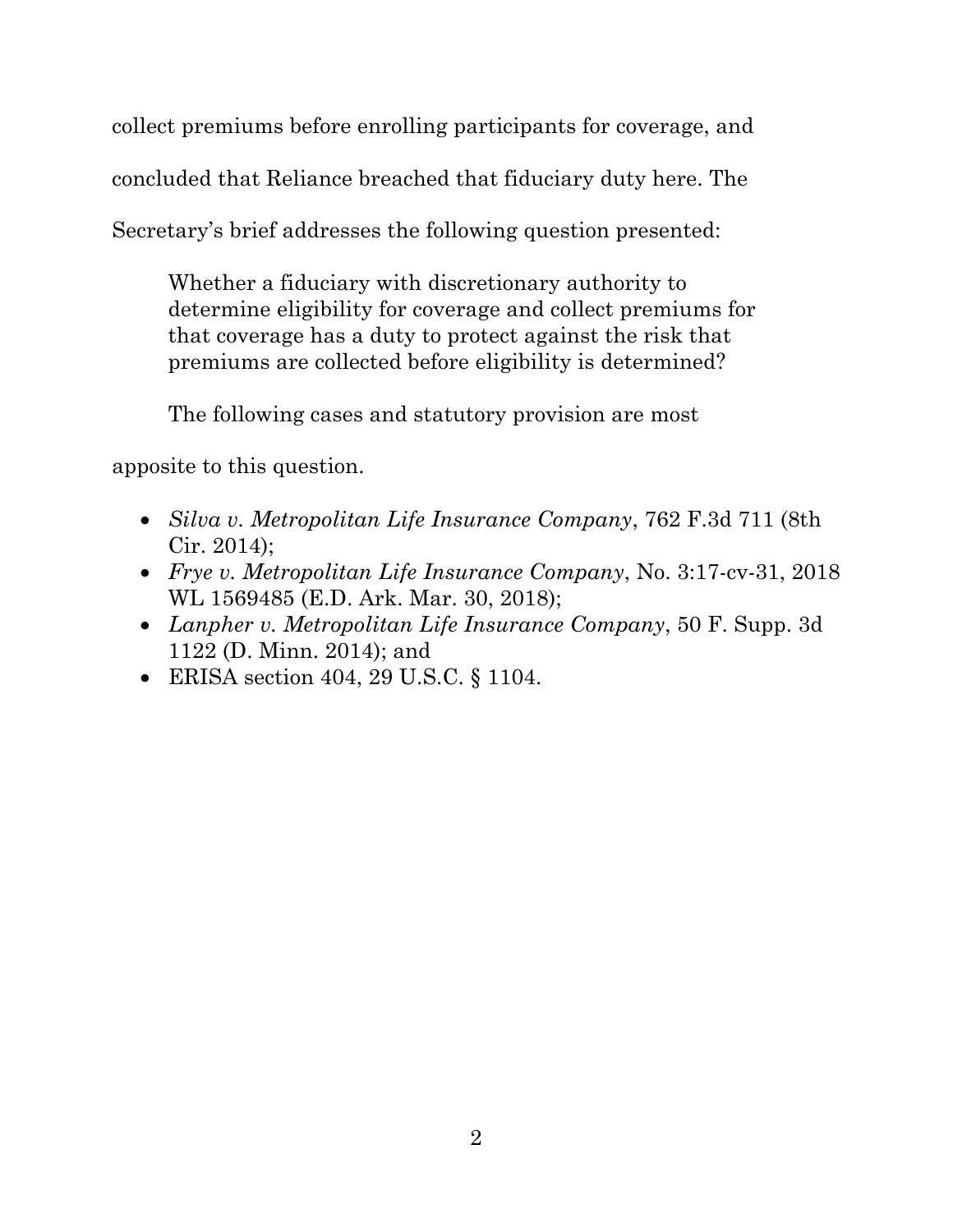## **STATEMENT OF IDENTITY, INTEREST, AND AUTHORITY TO FILE**

The Secretary of Labor ("Secretary") has the primary regulatory and enforcement authority for Title I of ERISA and is responsible for "assur[ing] the . . . uniformity of enforcement of the law under the ERISA statutes." *Sec'y of Lab. v. Fitzsimmons*, 805 F.2d 682, 691–93 (7th Cir. 1986) (en banc); 29 U.S.C. §§ 1132, 1135.

This case presents a variation of a recurring fact pattern in which participants in ERISA-governed group life insurance plans are assessed premiums for that coverage, only for their beneficiaries to be told later that the participant did not qualify for coverage due to a lack of satisfactory EOI. *See*, *e.g.*, Findings of Fact and Conclusions of Law at 14, 21, *Cho v. Reliance Standard Life Ins. Co.* (C.D. Cal. Mar. 5, 2020) ECF No. 70 (2:18-cv-4132) (finding that Reliance collected premium payments for over a year without verifying submission of required EOI, and in so doing, "waived its right to require evidence of insurability and proof of good health") *aff'd* 852 Fed. App'x 304 (9th Cir. 2021); *Patterson v. Reliance Standard Life Ins. Co.*, 986 F. Supp. 2d 1140, 1149–50 (C.D. Cal. 2013) (finding that despite collecting premiums for more than three years, Reliance "only investigated the eligibility of [decedent] for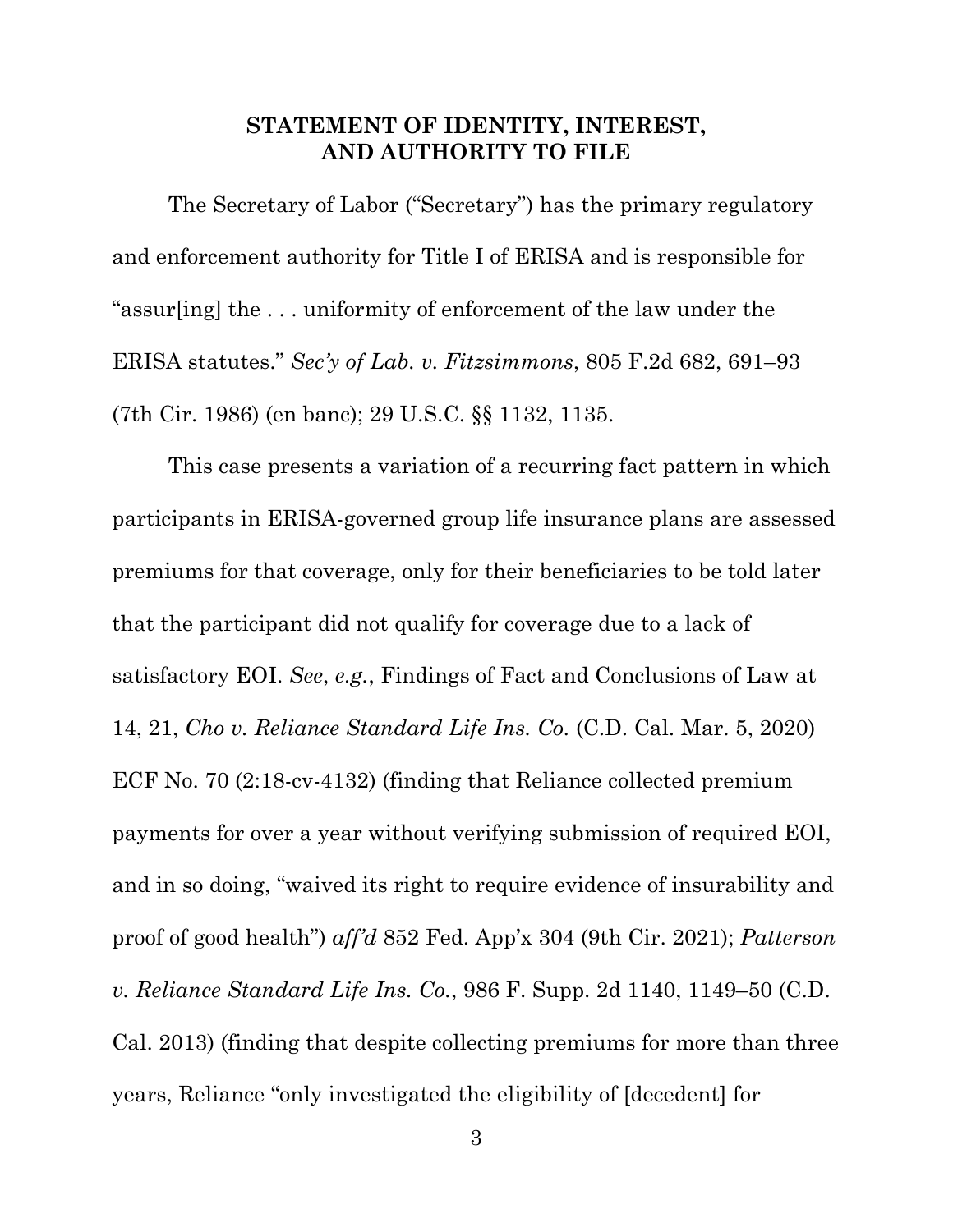supplemental life insurance coverage after her death"); *Am. Soc'y for Technion-Israel Inst. of Tech., Inc. v. First Reliance Standard Life Ins. Co.*, 07-cv-3913, 2009 WL 2883598, at \*2 (S.D.N.Y. Sept. 8, 2009) (noting that Reliance accepted supplemental life insurance premiums for seven years without verifying submission of evidence of insurability). This Court has observed that insurers have a fiduciary duty to establish systems to reduce the risk that participants will pay premiums for coverage—leading them to believe they are covered—only for the insurer to later deny benefits to participants' beneficiaries. *E.g., Silva v. Metro. Life Ins. Co.*, 762 F.3d 711, 724 (8th Cir. 2014). The Secretary has an interest in recognizing and enforcing insurers' fiduciary obligation to maintain a prudent system for determining eligibility and collecting premiums that addresses that well-known risk.

The Secretary files this brief as amicus curiae pursuant to Federal Rule of Appellate Procedure 29(a)(2).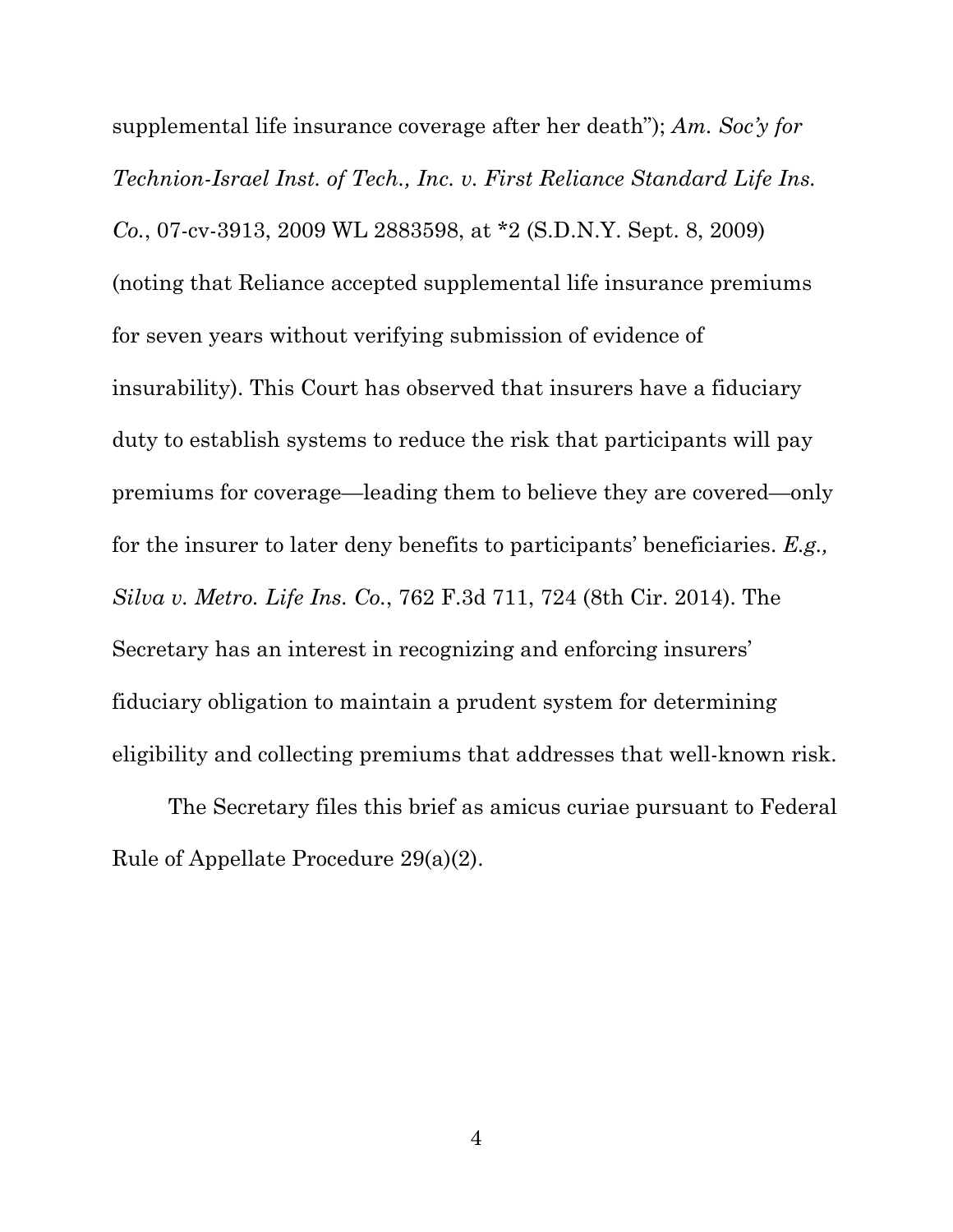#### **STATEMENT OF THE CASE**

#### **A. Factual Background**

Beth Skelton was a management-level employee of Davidson Hotels LLC, Davidson Hotel Company ("Davidson"). *Skelton v. Reliance Standard Life Ins. Co.*, No. 18-cv-3344, 2020 WL 6875503, at \*1 (D. Minn. Nov. 23, 2020). Davidson was the plan administrator of its ERISA-covered welfare benefits plan (the "Plan"), which provided dental, health, life and long-term disability benefits for its employees. *Id.* While Davidson generally "had the discretionary authority to interpret the Plan, determine eligibility for coverage and eligibility for claims[,]" Reliance alone had the ability to determine whether employees were eligible for supplemental life insurance coverage. *Id.*; *see also* R. Doc. 168-1 (Policy) at 11 & 16.

When Beth was hired in April 2013, she was automatically enrolled in a \$100,000 basic life insurance policy, one of several benefits offered through Davidson's Plan. *Skelton*, 2020 WL 6875503, at \*1; R. Doc. 178-2 (April 2013 Benefit Confirmation). Davidson covered the cost of basic life insurance. *See Skelton*, 2020 WL 6875503, at \*1; R. Doc. 178-1 (Benefits Enrollment Guide). Under the Plan, employees could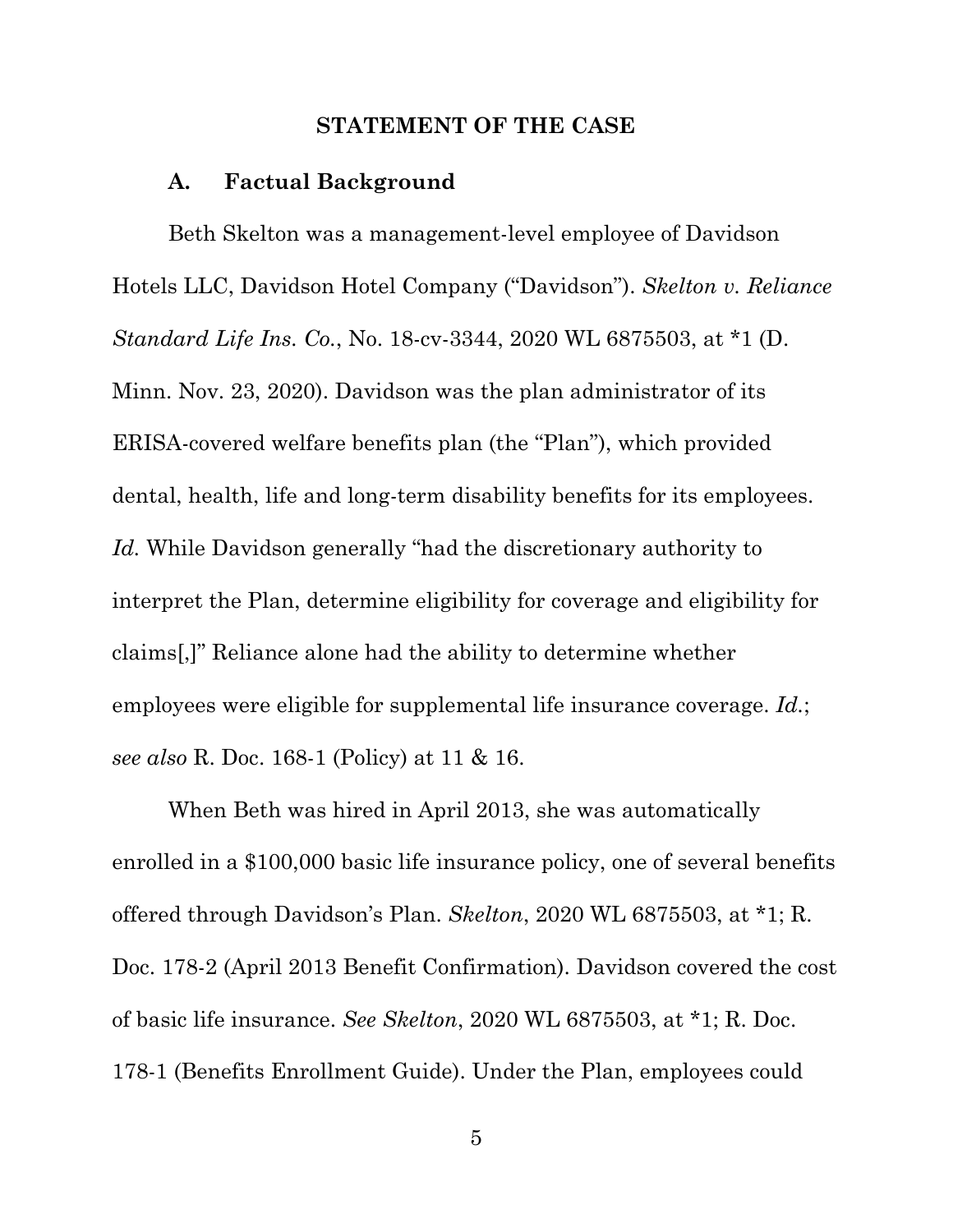pay for supplemental term life insurance, which Beth initially declined. *Skelton*, 2020 WL 6875503, at \*1. In November 2013, Plaintiff regained custody of his minor son. At that time, Beth enrolled in the maximum supplemental life insurance offered under the Plan: \$238,000 for her and \$50,000 for Plaintiff, purportedly to ensure that Plaintiff's son was protected in the event anything happened to Beth or to Plaintiff. *Id.*

The life insurance policy ("Policy") governed employee eligibility for supplemental life insurance. *Skelton*, 2020 WL 6875503, at \*1*.* Employees who sought supplemental life insurance 31 days or more after commencing employment were required to submit EOI, in which an applicant presents "proof of good health," and "the insurer must approve the request before the insurance becomes effective." *Id.* However, the EOI requirement is not absolute, as the Policy also states that an employee need not submit EOI when seeking to change insurance due to a "life event," so long as "the insured applies within 31 days of such . . . event." *Id.* at \*2 (citation omitted). Beth asked Davidson's Director of Human Resources if "changing custody of her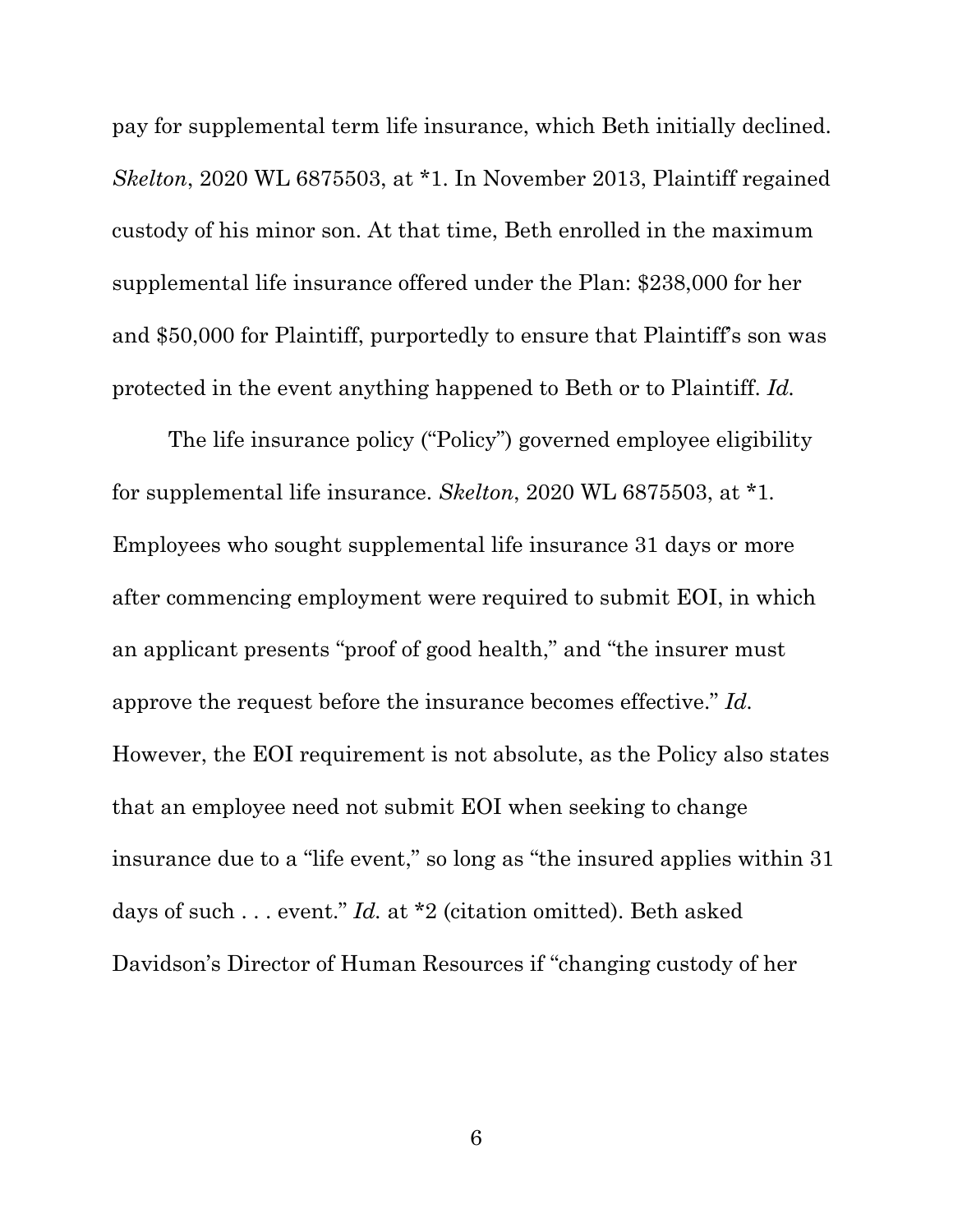stepson constituted a 'Qualified Status Change,'" and was told that it did. *Id.*1

A Benefit Confirmation form from January 2014 confirms that Beth applied for supplemental life insurance because she had "[r]egain[ed] custody of [a] dependent child." *Skelton*, 2020 WL 6875503, at \*2; R. Doc. 178-5 (January 2014 Benefit Confirmation). A Benefit Verification form from the same month confirmed that Beth was enrolled in supplemental insurance coverage, effective January 1, 2014. *Skelton*, 2020 WL 6875503, at \*1; R. Doc. 178-6 (Benefit Verification).

"At some point" after enrolling for supplemental life insurance coverage, either Reliance or Davidson sent Beth a document titled "Important Team Member Instructions." *Skelton*, 2020 WL 6875503 at\*2; R. Doc. 168-1 at 55. This form, which appears to have been sent jointly by Reliance and Davidson, informed Beth that she needed to complete EOI in connection with her supplemental life insurance application and submit the form *directly to Reliance* by January 21,

<sup>&</sup>lt;sup>1</sup> The Director of Human Resources stated in a supplemental affidavit, executed after Beth's death, that because Beth did not adopt Plaintiff's son, having the son move into Beth's home was not a "Qualifying Status Change." *Skelton*, 2020 WL 6875503, at \*2.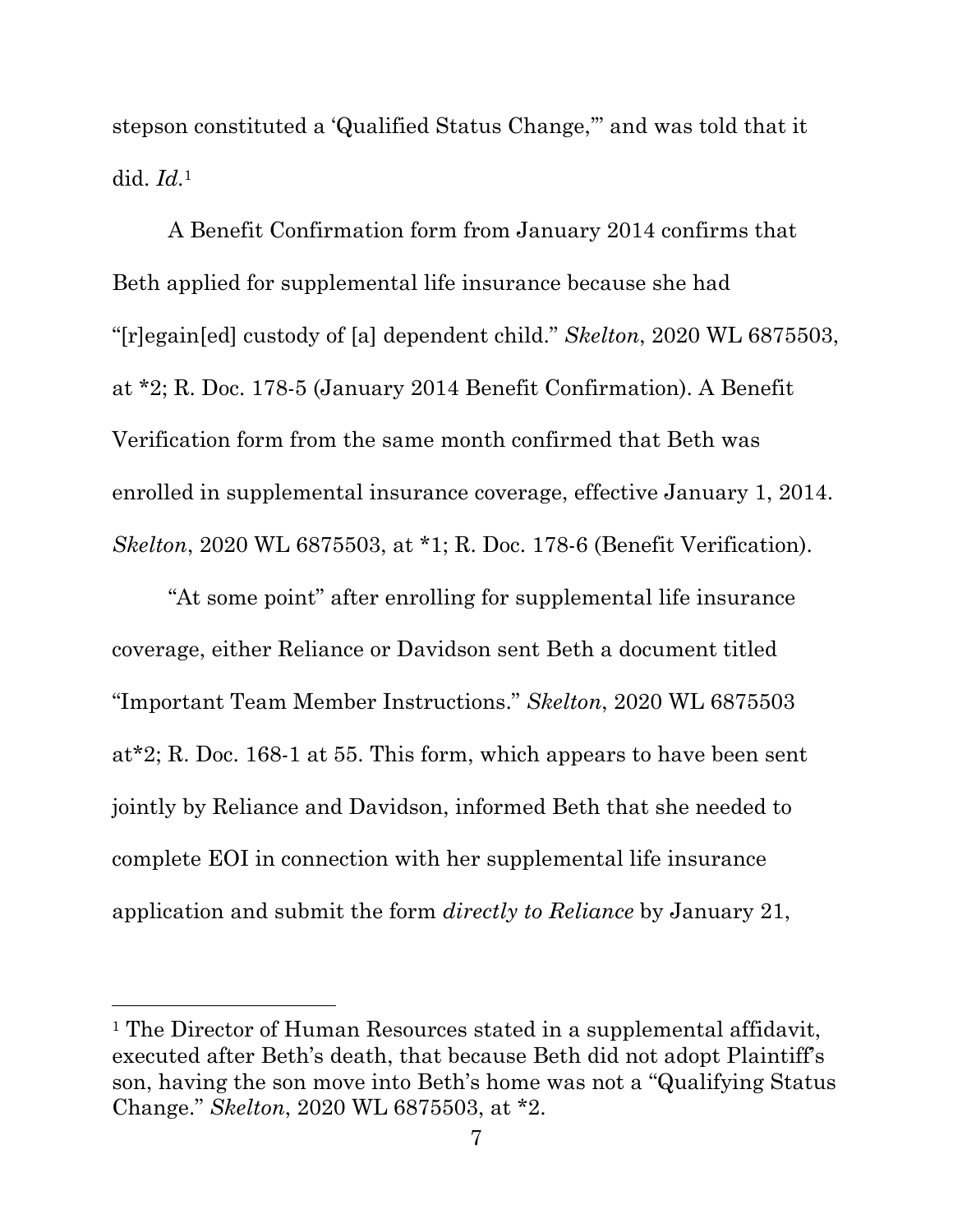2014. *Skelton*, 2020 WL 6875503 at\*2; R. Doc. 168-1 at 55 (emphasis added). The form stated that "Reliance Standard Life Insurance Company will return" the form "to you for completion" if the EOI is incomplete, and that supplemental coverage will not take effect until the EOI is approved by Reliance's Medical Underwriting Department. *Skelton*, 2020 WL 6875503 at\*2 (citation omitted). The form concludes that "*[y]ou will not be charged premiums for amounts subject to evidence of insurability until the approval is granted*." *Id.* (citation omitted) (emphasis added).

"Plaintiff is certain that [Beth] completed the [EOI] form" and he is confident that she "would have mailed it or dropped it off at work." *Skelton*, 2020 WL 6875503, at \*2. It is undisputed that neither Beth nor Plaintiff received confirmation from Reliance or Davidson that EOI was received. *Id.* It is also undisputed that neither Beth nor Plaintiff received any notification or indication that the form was *not* received. *Id.* Reliance states that it never received Beth's EOI. *Id.* at \*3.

On February 24, 2014, Beth went on medical leave, and began receiving short and long-term disability benefits. *Skelton*, 2020 WL 6875503, at \*3. On March 4, 2014, Davidson sent Beth a letter notifying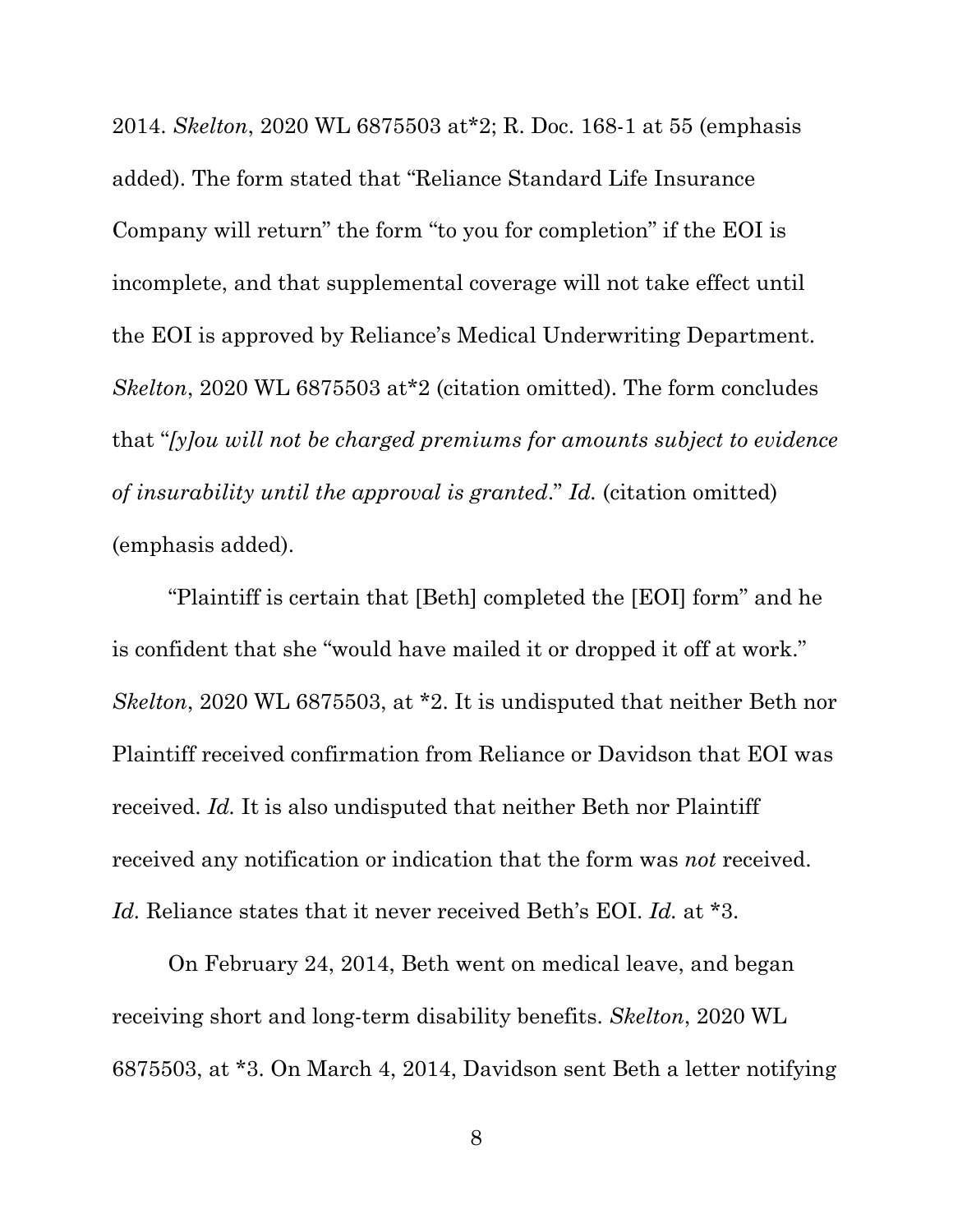her that she was required to pay premiums to maintain her benefits while on disability leave; the outstanding premium amount listed in the letter included the premium for supplemental life insurance coverage. *Id.* Beth paid the premiums for the period from February 2014 through May 24, 2014. *Id.* It is unclear whether Beth's payments for supplemental life insurance "were forwarded to Reliance," because Reliance's billing system did not collect sufficient information for it to assess "whether Davidson forwarded to Reliance any premiums mistakenly billed." *Id.* at \*6. On July 29, 2014, Davidson sent Beth another letter informing her that she was past due for premiums including supplemental life insurance premiums—covering the period from May 24, 2014 through July 20, 2014. *Id.* at \*3.

On March 15, 2015, Reliance sent Beth a letter to inform her that she may be eligible for a "Waiver of Premium benefits." *Skelton*, 2020 WL 6875503 at \*3. She applied for and was granted the premium waiver, retroactive to March 1, 2014. *Id.*

Beth committed suicide on December 6, 2015. *Skelton*, 2020 WL 6875503, at \*3. Reliance sent Plaintiff a "Proof of Loss Claim Statement" stating that Beth was insured for \$100,000; Plaintiff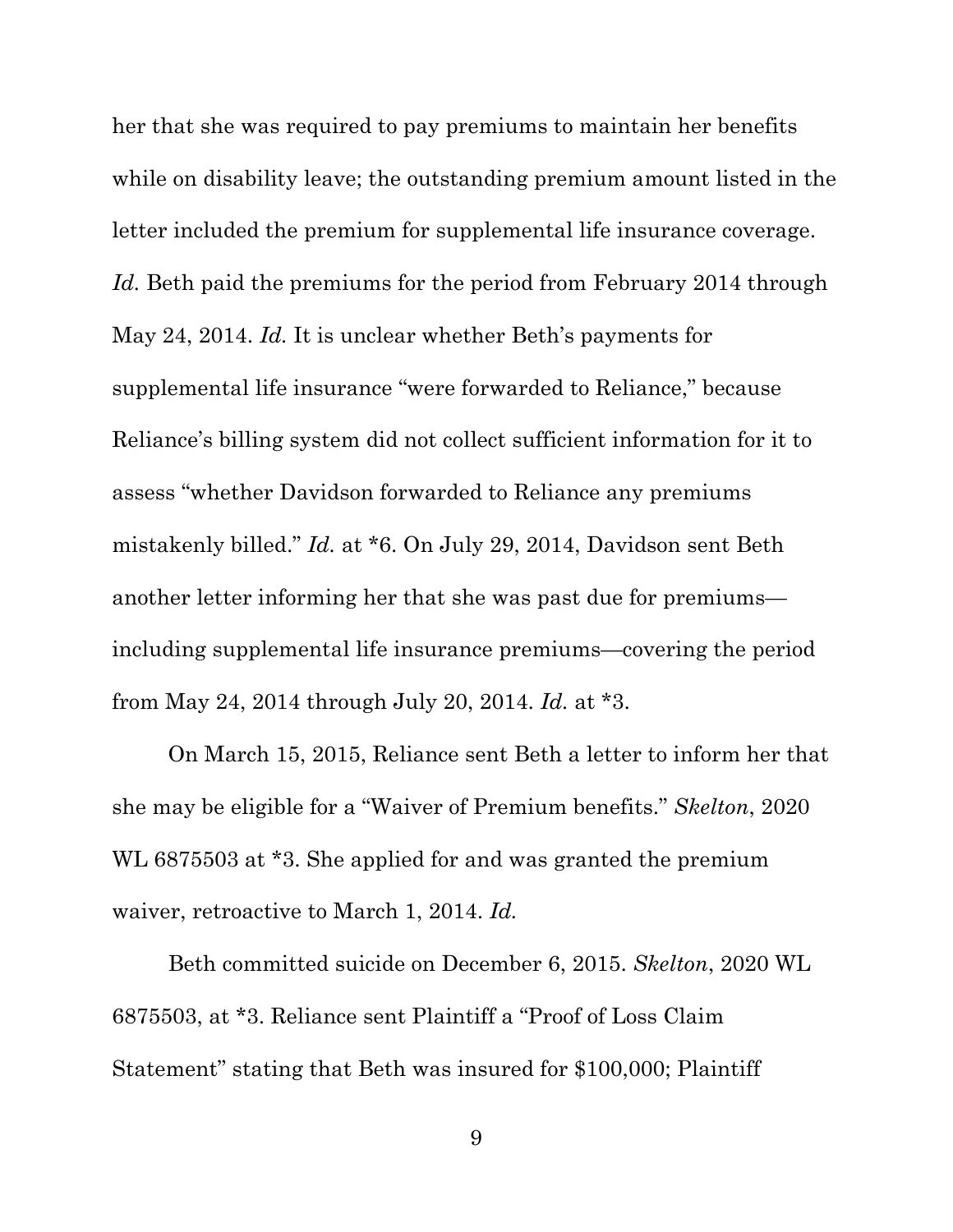completed and returned the claim form. *Id.* After receiving the \$100,000 benefit, Plaintiff contacted both Reliance and Davidson about Beth's supplemental life insurance policy. *Id.* Reliance stated that "it had no record of supplemental life [insurance coverage] and no record of receiving an EOI from Beth." *Id.*

On March 28, 2016, Davidson sent Plaintiff a letter acknowledging that Beth had applied for supplemental life insurance coverage, but that the election was "pending" because Reliance did not receive her EOI. *Skelton*, 2020 WL 6875503, at \*3*.* The letter acknowledged that Davidson previously sent letters showing premiums owed that "incorrectly included premiums for the supplemental term life insurance." *Id.* The letter explained that the "premium should not have been requested until coverage was actually approved by Reliance Standard's Medical Underwriting Department." *Id.* (citations omitted). Davidson refunded Plaintiff \$133.12, the maximum amount Beth could have paid for supplemental life insurance premiums. *Id.*

#### **B. Decision Below**

Plaintiff filed suit against Reliance, asserting a claim for breach of fiduciary duty pursuant to ERISA section 502(a)(3), 29 U.S.C.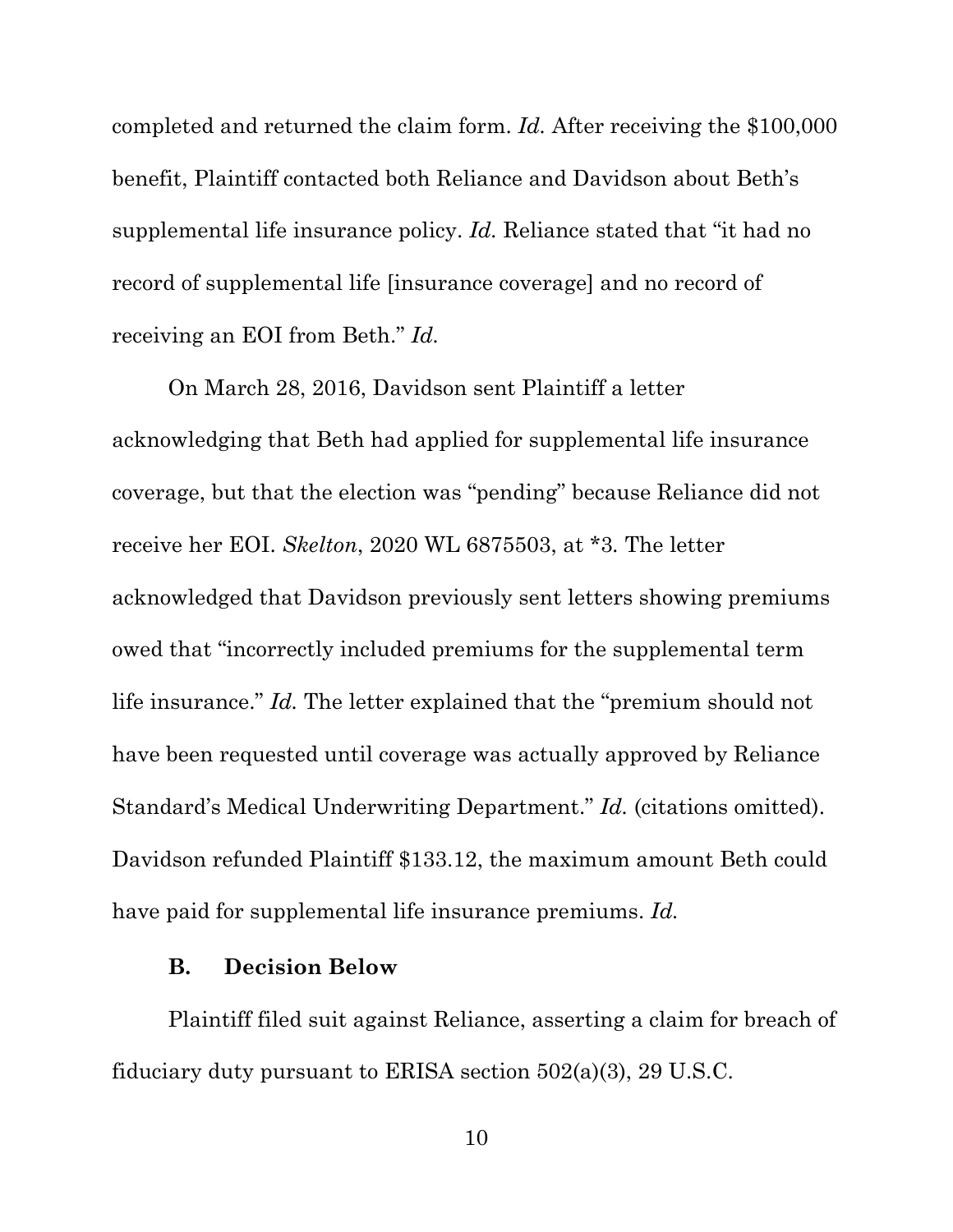§ 1132(a)(3). *See* R. Doc. 144 at ¶¶ 62–63. Plaintiff and Reliance filed competing motions for summary judgment. *See* R. Docs. 163, 175. Plaintiff argued "that Reliance had a fiduciary duty to ensure that its system of administration was such that Reliance would not collect premiums until coverage was actually in force." *Skelton*, 2020 WL 6875503 at \*6*.* Reliance did not dispute that a fiduciary breach occurred, but instead argued that Davidson was responsible for the breach, because Davidson "was the fiduciary of the Plan regarding enrollment and collecting premiums." *Id.*

The district court found it significant that while Reliance bore sole responsibility for evaluating participant eligibility, it "had no way of knowing whether Davidson forwarded to Reliance any premiums mistakenly billed." *Skelton*, 2020 WL 6875503 at \*6. The district court ultimately ruled in Plaintiff's favor, finding that Reliance's "system was flawed" and concluding that Reliance had a fiduciary "duty to ensure its system of administration did not allow it to collect premiums until coverage was actually in force." *Id*. Davidson is not a party on appeal.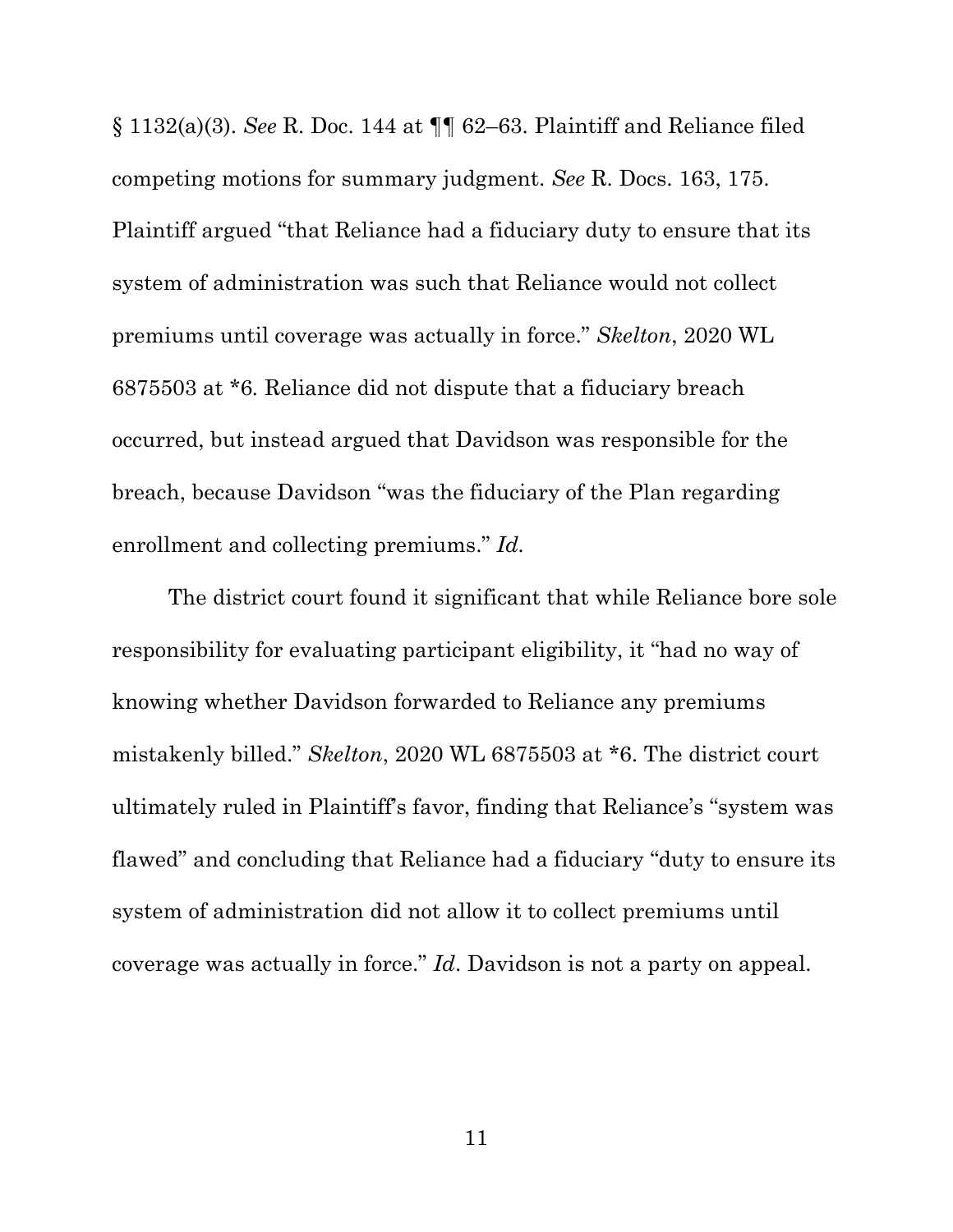#### **ARGUMENT**

**Reliance Had a Fiduciary Duty to Prudently Guard Against the Risk of Collecting Premiums from Beth Before Determining Her Eligibility.** 

## **A. Reliance Was the Fiduciary Responsible for Determining Coverage and Collecting Premiums.**

An entity is an ERISA fiduciary "with respect to a plan to the extent . . . he has any discretionary authority or discretionary responsibility in the administration of such plan." 29 U.S.C. § 1002(21)(A)(iii); *see Aetna Health Inc. v. Davila*, 542 U.S. 200, 220 (2004) (entities with responsibility for "mak[ing] discretionary decisions regarding eligibility for plan benefits . . . must be treated as plan fiduciaries"); *Maniace v. Com. Bank of Kansas City, N.A.*, 40 F.3d 264, 267 (8th Cir. 1994) ("discretion is the benchmark for fiduciary status under ERISA"). At all relevant times, pursuant to the terms of the policy, Reliance was a fiduciary with sole discretionary authority to determine a participant's eligibility for supplemental life insurance coverage. Davidson was not permitted to make eligibility determinations with respect to supplemental life insurance coverage. *See, e.g.*, R. Doc. 168-1 (Policy) at 11 ("Employees and spouse electing coverage after 31 days of the date of the acquisition are subject to *our*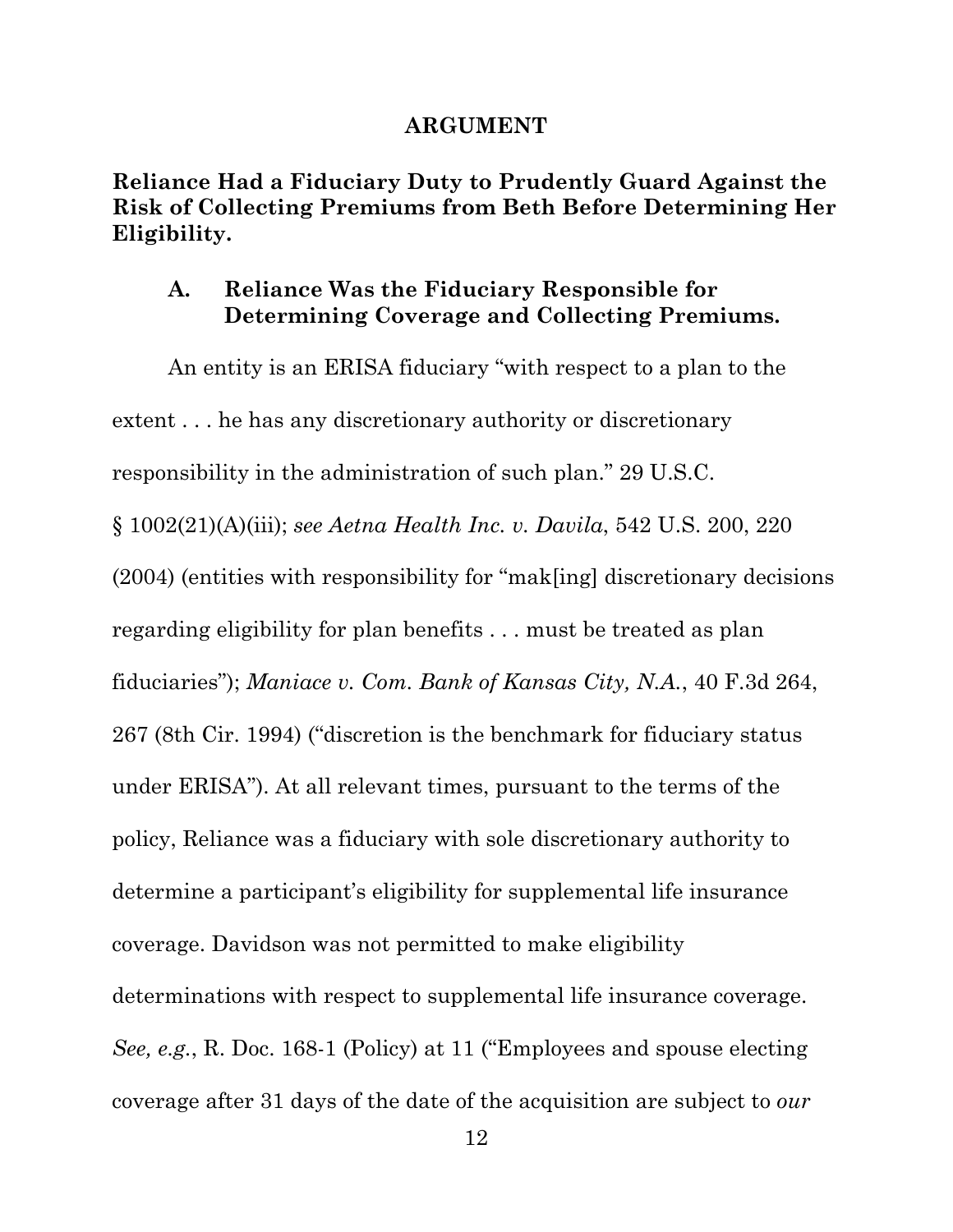[Reliance's] approval of proof of good health and such amounts of insurance will not be effective until approved by *us* [Reliance]") (emphasis added) & 16 (coverage requiring EOI will become effective on "the first of the month following the date *we* [Reliance] approve any required proof of good health") (emphasis added).

Further, it is undisputed that the form Beth received regarding submission of EOI stated that EOI should be submitted directly to Reliance and that coverage would not take effect until the EOI was approved by Reliance's Medical Underwriting Department. *See Skelton*, 2020 WL 6875503, at \*2 (citing R. Doc. 178-13). Neither Davidson nor any entity other than Reliance had the authority to determine whether an employee was eligible for supplemental coverage. This rendered Reliance the sole fiduciary responsible for assessing Beth's eligibility for supplemental life insurance coverage. *See* 29 U.S.C. § 1002(21)(A)(iii); *Lanpher v. Metro. Life Ins. Co.*, 50 F. Supp. 3d 1122, 1149–50 (D. Minn. 2014) (finding that an insurer with sole responsibility for making eligibility determinations is a fiduciary); *see also Fink v. Union Cent. Life Ins. Co.*, 94 F.3d 489, 492 (8th Cir. 1996) (entity responsible for "determining employee eligibility" for coverage is a fiduciary).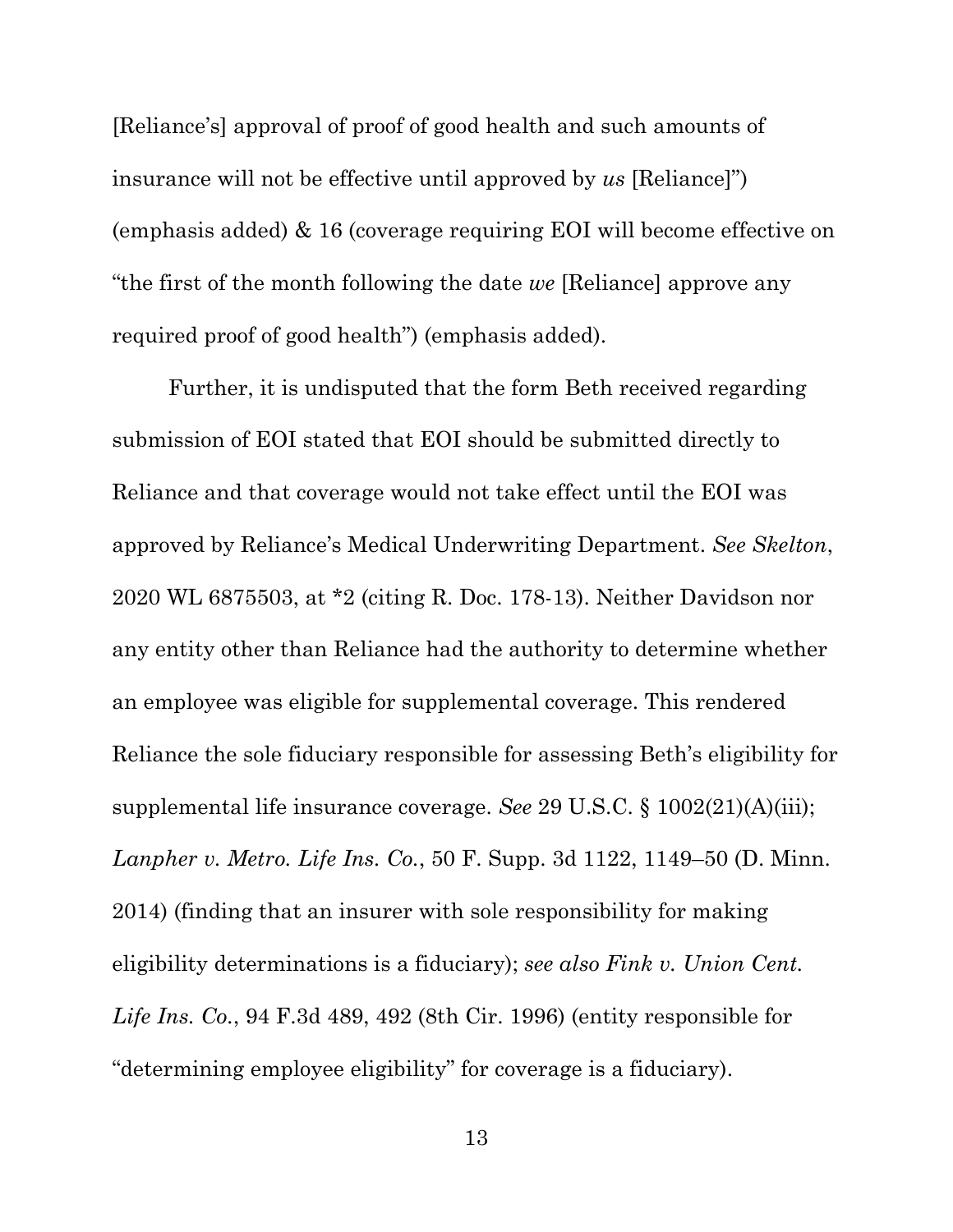In addition, this Court's precedent establishes that Reliance has fiduciary responsibilities that attach to its collection of premiums from plan participants; Reliance must prudently ensure against "wrongful" collection of premiums from employees who are ineligible for coverage. In *Silva*, the decedent had applied for supplemental life insurance coverage with MetLife, and his employer deducted premiums from his paycheck until the time of his death. 762 F.3d at 713–14. MetLife denied the plaintiff's claim for supplemental life insurance benefits, stating that it never received decedent's required EOI. *Id.* at 714. The plaintiff filed suit, alleging "that MetLife breached its fiduciary duties to [decedent] by collecting insurance policy premiums from him for six months and then, after [his] death, denying that he had a valid policy." *Id.* at 722. This Court agreed that the plaintiff stated a viable claim for breach of fiduciary duty against MetLife. *Id.* at 722–23. It stated that "MetLife's premium deductions, coupled with" its failure to notify insured that he was not actually covered by the supplemental life insurance policy, "reasonably induced [decedent] to believe that his application for a supplemental life insurance policy was approved by MetLife and that no further action was needed, either to ensure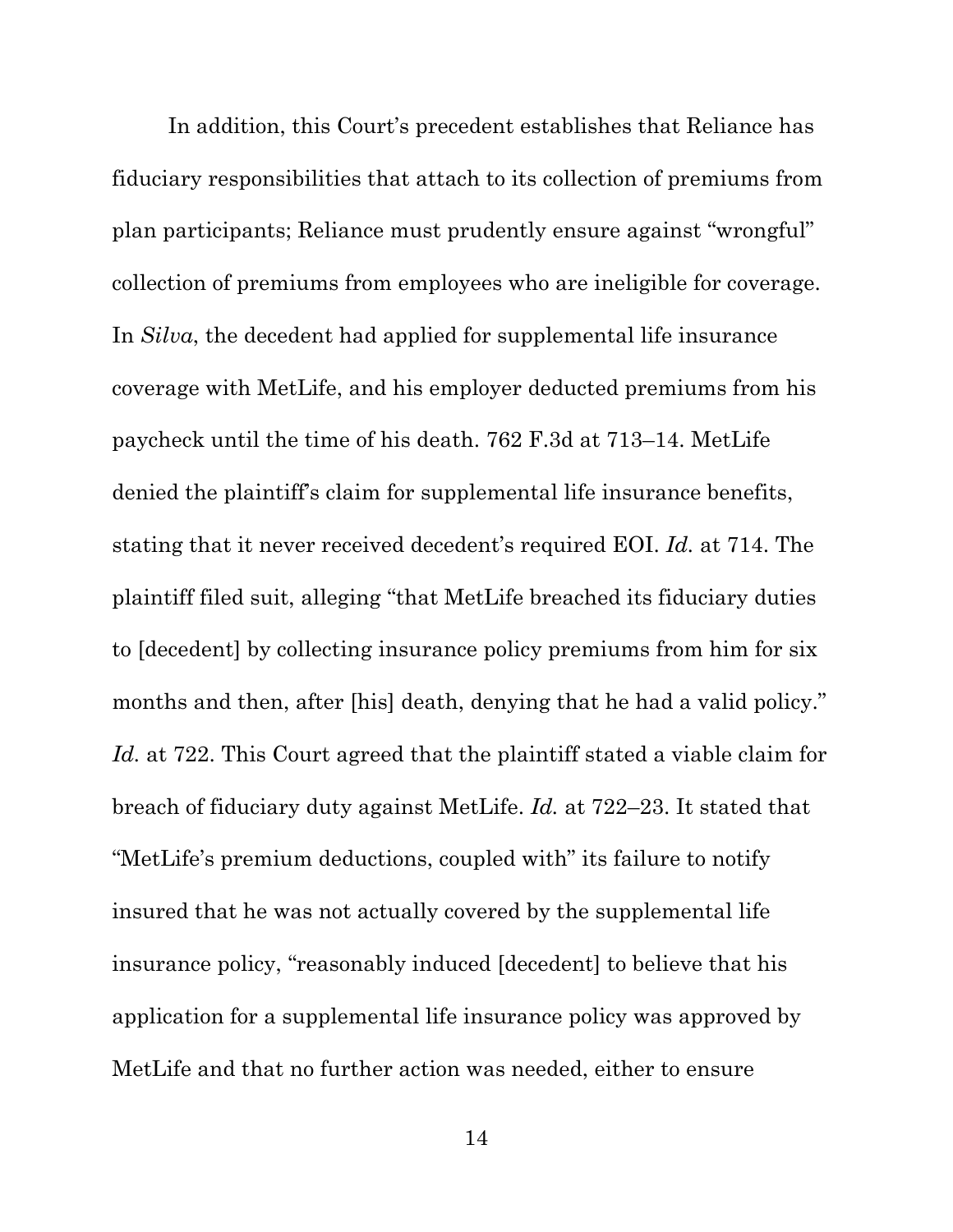coverage with MetLife or to acquire other insurance privately." *Id.* This Court added that "[e]ven if [decedent] read the entire Plan, he reasonably could have believed that MetLife had sufficient evidence of insurability from him or that the provision did not apply to him since MetLife began deducting premiums from his paycheck and the supplemental life insurance policy showed up on his . . . online benefits enrollment page." *Id.* at 724.

And an insurer like Reliance has that fiduciary responsibility, even if it relies on employers to deduct and remit premiums from employees' paychecks. *See Silva*, 762 F.3d at 714 (noting that the employer, rather than the insurer, actually withheld the premiums from decedent's paycheck); *see also Salyers v. Metro. Life Ins. Co.*, 871 F.3d 934, 940 (9th Cir. 2017) (explaining that the "federal common law of agency" under ERISA applies to insurer-employer relationships to create "incentives for diligent oversight and [to] prevent[ ] an insurer" acting as a principal, "from relying on a compartmentalized system to escape responsibility" for an employer/agent's errors (citations omitted)). The entire process for withholding employee contributions from paychecks and using those contributions to pay premiums is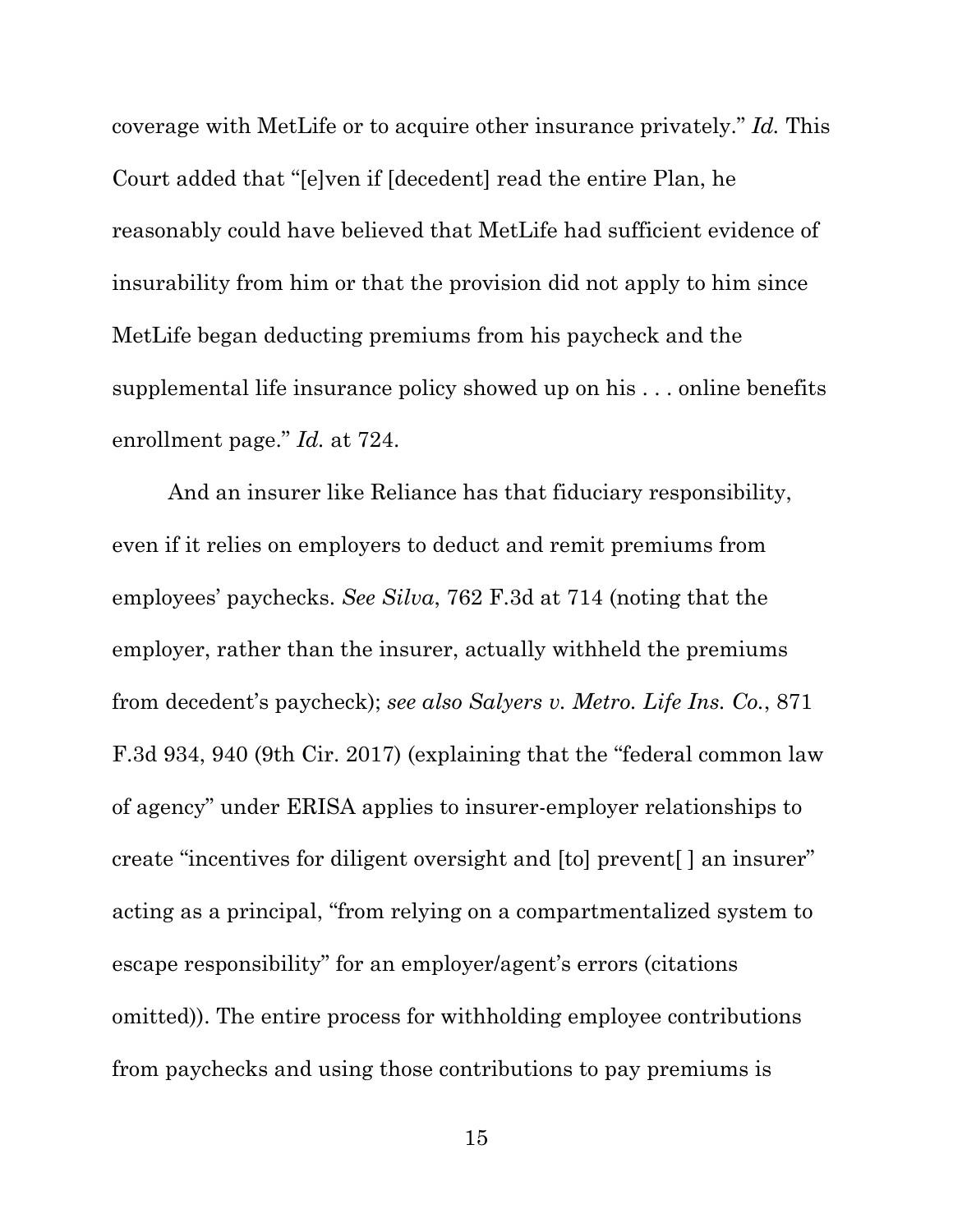subject to fiduciary duties and responsibilities. *See, e.g.*, *In re Harris*, 898 F.3d 834, 844 (8th Cir. 2018); *Lanpher*, 50 F. Supp. 3d at 1150 (finding that the full process for assessing insurability and communicating that determination to both the employee and the employer "falls within the scope of discretionary, fiduciary responsibilities under ERISA"). An insurer cannot retain sole authority to make discretionary eligibility determinations while insulating itself from liability from an employer's errors with respect to the collection of premiums.

In exercising these responsibilities, fiduciaries like Reliance have a duty of loyalty and prudence to individual participants. *E.g.*, *Shea v. Esensten*, 107 F.3d 625, 628 (8th Cir. 1997) ("ERISA fiduciaries must comply with the common law duty of loyalty, which includes the obligation to deal fairly and honestly with all plan members."); *Silva,*  762 F.3d at 716 n.8, 724; *see also* 29 U.S.C. § 1132(a)(3). And fiduciaries must protect against risks of harm to the plan and its participants. *E.g.*, *Chao v. Merino*, 452 F.3d 174, 182 (2d Cir. 2006) (Where a "fiduciary was aware of a risk to the fund, he may be held liable for failing to investigate fully the means of protecting the fund from that risk."); *Sec'y*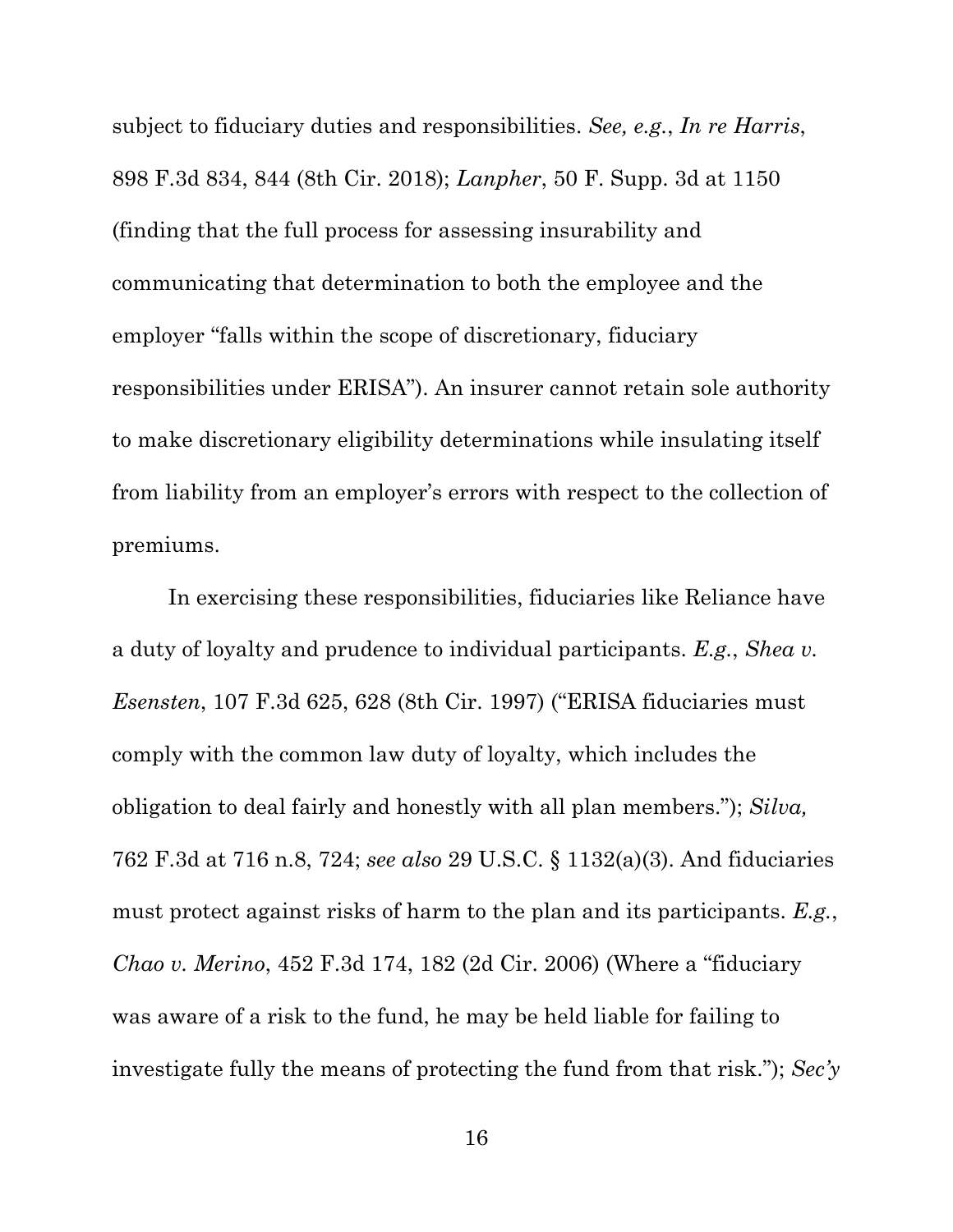*of Lab. v. Doyle*, 675 F.3d 187, 202 (3d Cir. 2012) ("[W]hen confronted with suspicious circumstances, a trustee may be required to investigate potential risks to a plan."). As the final arbiter of eligibility and as the final recipient of insurance premiums, Reliance must act "with the care, skill, prudence, and diligence" that a prudent entity would exercise in "conduct[ing]" this "enterprise." 29 U.S.C.  $\S$  1104(a)(1)(B). Thus, Reliance must prudently and loyally protect the plan and its participants from the risk that it will wrongfully collect employee contributions without first determining a participant's eligibility for coverage. The district court correctly recognized that "[a]s a fiduciary . . . Reliance had a duty to ensure its system of administration did not allow it to collect premiums until coverage was actually in force." *Skelton*, 2020 WL 6875503, at \*6.

## **B. The District Court Correctly Recognized That Reliance Had a Duty to Prudently Operate Its System of Administration.**

 The district court correctly determined that a fiduciary like Reliance must take steps to guard against the risk that insurance premiums will be collected from participants before coverage is approved or in force. *Skelton*, 2020 WL 6875503, at \*6*.* In support, the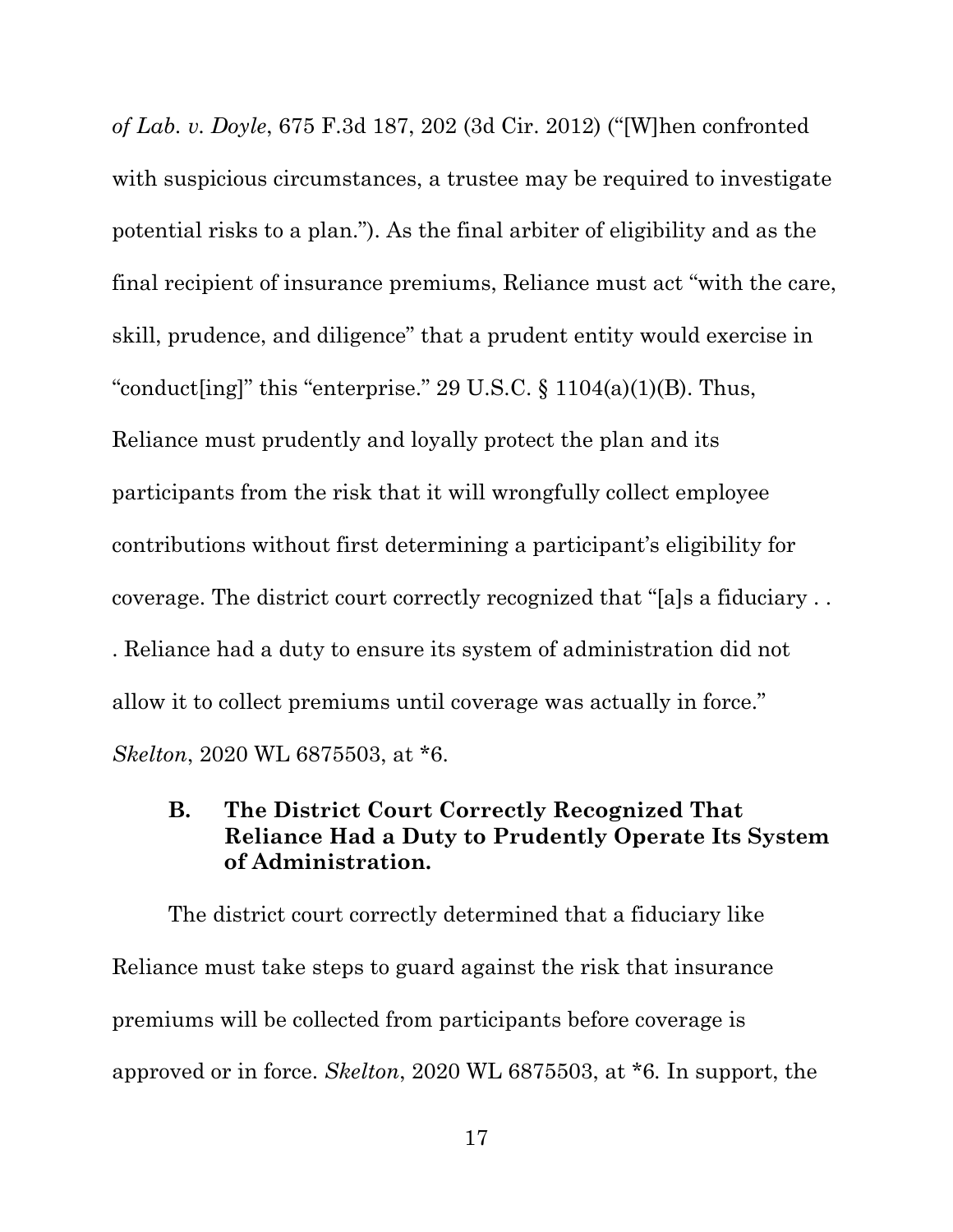district court cited *Frye v. Metropolitan Life Insurance Company*, which found that a breach of fiduciary duty occurred when the employer and insurer did not exchange simple information that would have easily prevented employees from "pay[ing] for coverage for dependents who either are ineligible or become ineligible." No. 3:17-cv-31, 2018 WL 1569485, at \*3 (E.D. Ark. Mar. 30, 2018). There, the court found that a "structural administrative defect" existed, because the insurer "decided not to require [the employer], as plan administrator, to [confirm eligibility at the front end]. . . . These omissions created the potential for a premium stream where no possibility of coverage existed on the back-end." *Id.* at \*3–\*4.

 Likewise, in *Silva,* the insurer was responsible for prudently ensuring that it collected insurance premiums only from participants who were eligible for coverage, despite the employer's role in both withholding premiums from paychecks and conducting an initial screening of applicants to ensure EOIs were completed, before forwarding EOIs to the insurer. 762 F.3d at 714–15. *Silva* recognized the risk that employers might err when making eligibility calls and subsequently withholding premiums. *Id.* at 716 n.7 (noting the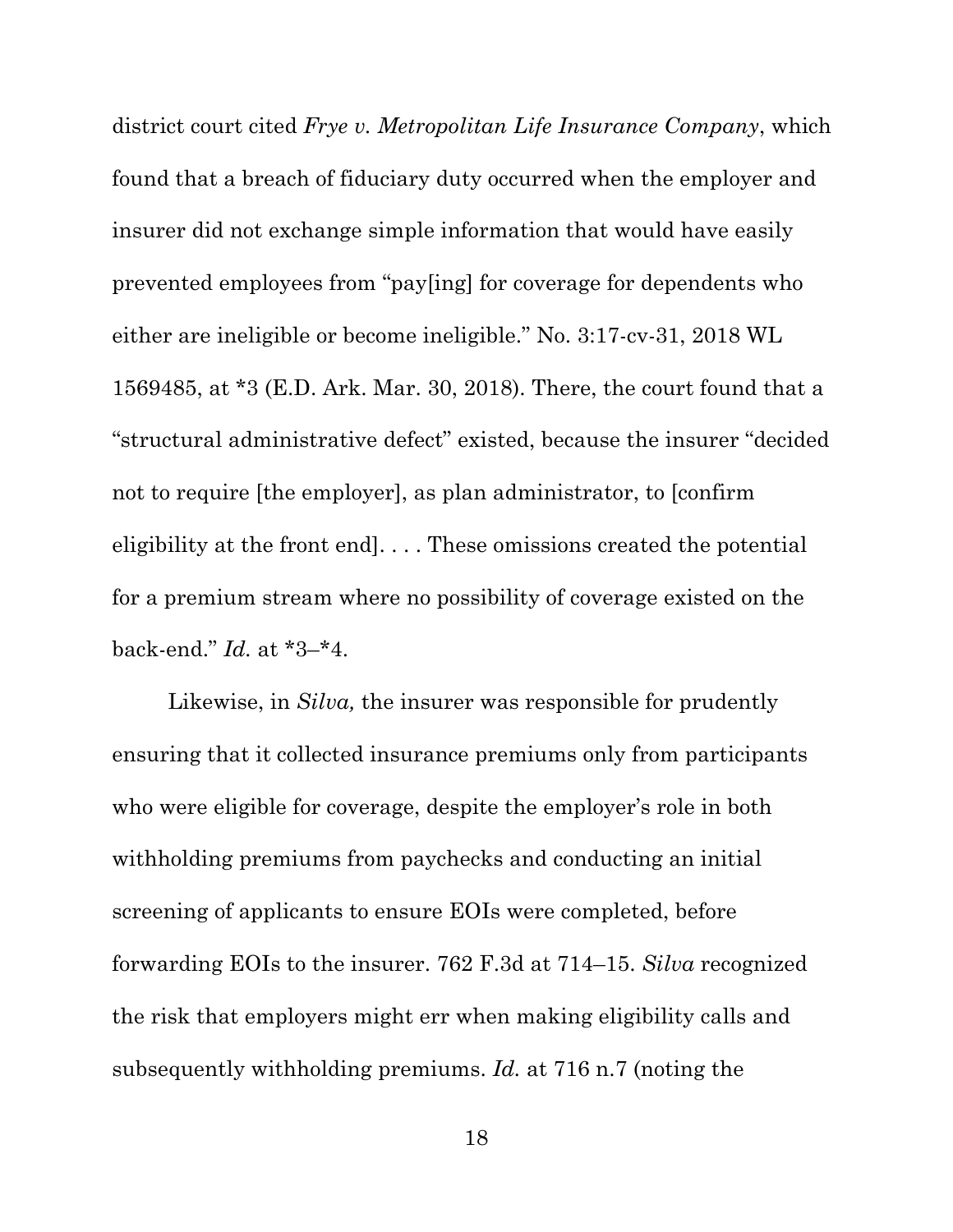employer "neglected to send the completed forms to MetLife"). In *Silva*, this Court faulted the insurer, rather than just the employer, when "it was later revealed [after the lawsuit was filed] that around 200 other . . . employees similarly had not submitted their Statement of Health forms, or if they had, they had not been provided to MetLife" but had nevertheless paid premiums for coverage. *Id.* at 715. Accordingly, a system that does not properly match the collection of premiums with eligibility, and that results in the "wrongful collection of . . . premiums," is imprudent. *Id.* at 724.

In this case, the record indicates that Reliance had fiduciary responsibilities to Beth. As in *Frye* and *Silva,* Reliance in this case represented to claimants that it was jointly responsible with Davidson, the employer, over the entire system with Reliance as the fiduciary that ultimately determines eligibility. The instructions sent to Beth regarding completion of the EOI form listed both Davidson and Reliance as its originators. R. Doc. 168-1 at 55 (document titled "Important Team Member Instructions"). These instructions, apparently issued by Davidson and Reliance, jointly stated that the claimant "will not be *charged* premiums for amounts subject to evidence of insurability until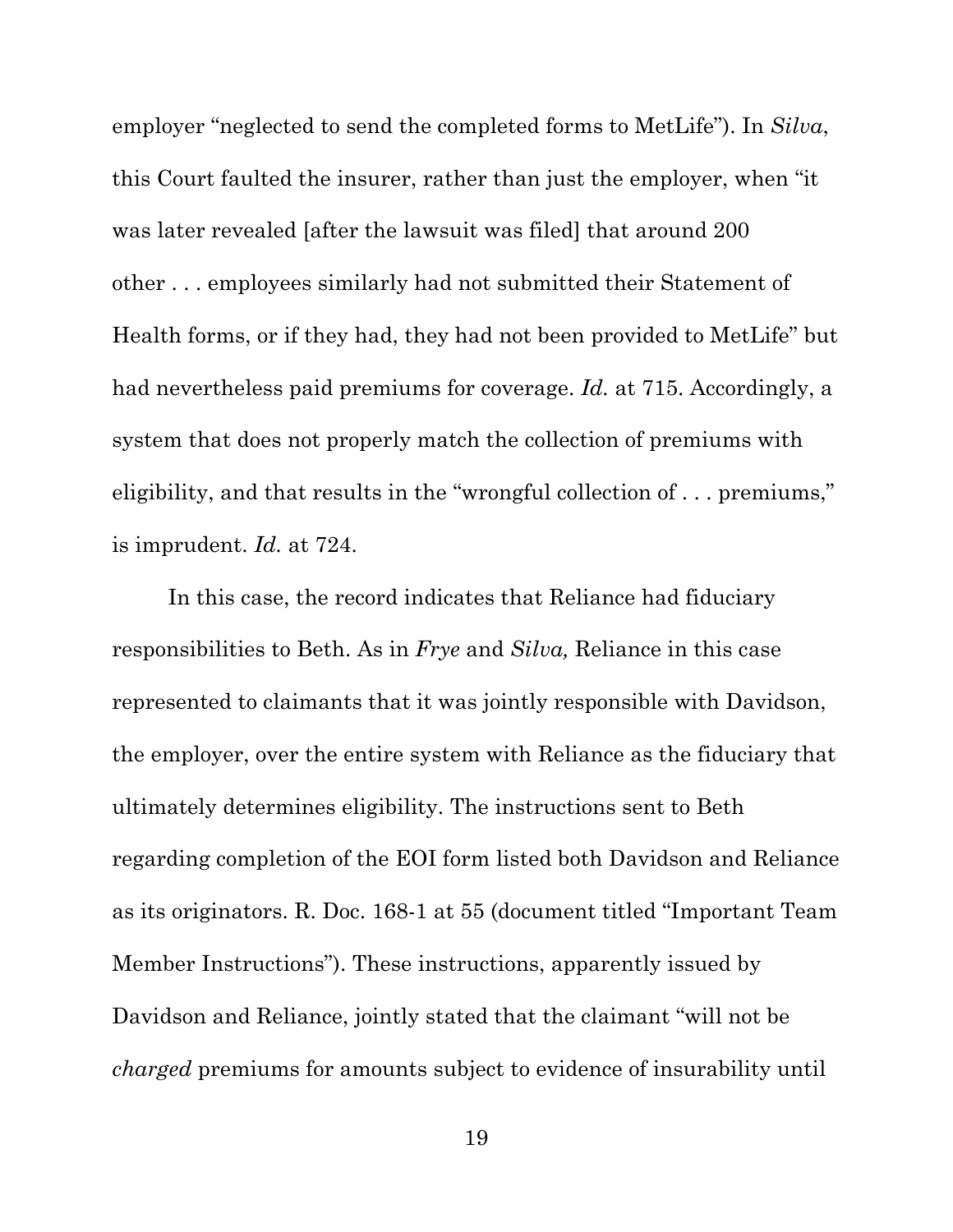the approval is granted." *Skelton*, 2020 WL 6875503, at \*2 (quoting R. Doc. 168-1 at 55) (emphasis added). The form explicitly states that any questions regarding the EOI form should be submitted directly to Reliance, reflecting that Reliance was the "primary ERISA entity." R. Doc. 168-1 at 55; *see Moore v. Apple Cent., LLC*, 893 F.3d 573, 578 (8th Cir. 2018) ("Indeed, the [insurance] enrollment form [insurer] provided expressly instructed . . . employees to return the form 'to your employer,' reflecting [employer's] role as a primary ERISA entity.").

Certainly, the district court and the Appellee identified undisputed facts and inferences that would support Beth's reasonable understanding that (1) Reliance and Davidson knew she applied for supplemental life insurance or an insurance requiring EOI; (2) Reliance and Davidson jointly promised not to charge her premiums unless the application for insurance was approved; and (3) she was charged—and paid—premiums, so Reliance must have approved her insurance. *Compare Silva*, 762 F.3d at 724 (relying on the participant's "reasonable expectations" to judge whether the insurer's system was subject to equitable estoppel); *Salyers*, 871 F.3d at 941 (finding that when an employer collected EOI on behalf of the insurer, but insurer was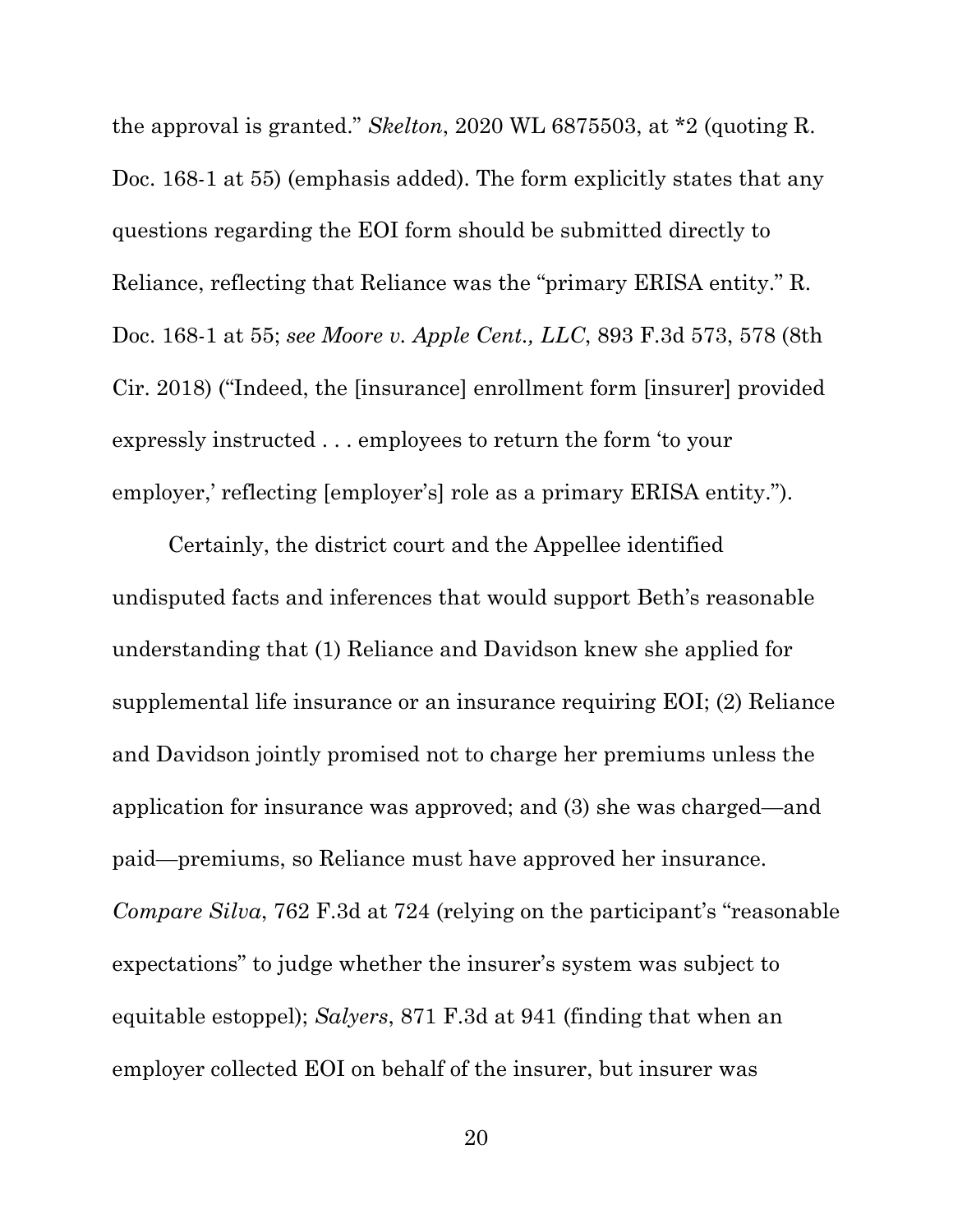responsible for making eligibility determinations, "[a] plan participant would have reasonably believed the [employer] did not collect evidence of insurability of its own accord but on [insurer's] behalf.").

In addition, it appears that Reliance's particular arrangement with Davidson created a potential risk that premiums would be collected before insurability had been verified. When Davidson withheld employee contributions from employees' paychecks, it forwarded the contributions to Reliance *in bulk*, without detailing which premium payments were attributable to which employees. *See* Appellant Br. at 6– 7 ("Davidson Hotel was also responsible for correctly collecting any required premiums and sending them to Reliance Standard."); R. Doc. 168-1 at 41 (Reliance interrogatory response, indicating that "[p]remiums were remitted through the employer"). From this record, it appears that Reliance did not have a system to match eligibility with premiums actually collected. And as a result, Reliance "had no way of knowing whether Davidson forwarded to Reliance any premiums mistakenly billed." *Skelton*, 2020 WL 6875503, at \*6.

In other cases, Reliance has explained that it maintains an alternative process with other employers that better reduces the risk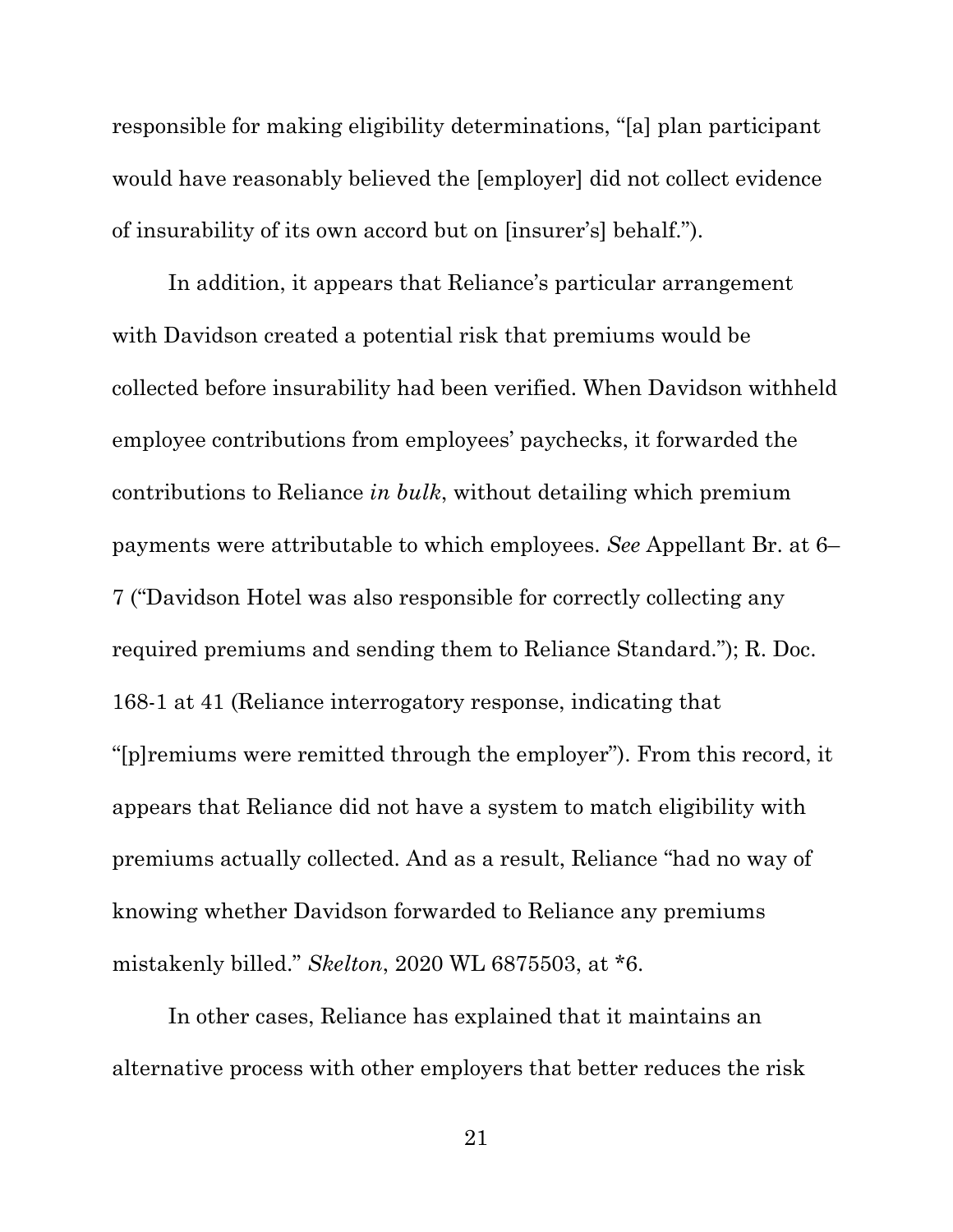that premiums will be collected improperly. In *Cho v. First Reliance* 

*Standard Life Insurance Company*, No. 20-55314 (9th Cir. 2021), First

Reliance Standard2 stated the following in its reply brief to the Ninth

Circuit:

 $\overline{a}$ 

Significantly, [the employer] was offered the option of 'list billing'. Under list billing, First Reliance would have been responsible for preparing itemized bills and requesting Evidence of Insurability. . . . But [the employer] chose 'selfadministration', under which [the employer] was responsible for processing enrollment, including Evidence of Insurability when required. . . . Under the latter option elected by [the employer], First Reliance also would have no information regarding individual premiums or whether Evidence of Insurability was needed until it was submitted.

Reply Br. for Appellant, 2021 WL 1377880, at \*5–\*6. Reliance's decision

to accept premium payments from Davidson in bulk, rather than

requiring itemized billing, may bear on Plaintiff's claim that Reliance's

system was imprudent, because it was unduly risky.

<sup>2</sup> First Reliance Standard is another name for Reliance Standard. *See* Reliance Standard, https://www.reliancestandard.com/home/ (last visited Nov. 29, 2021).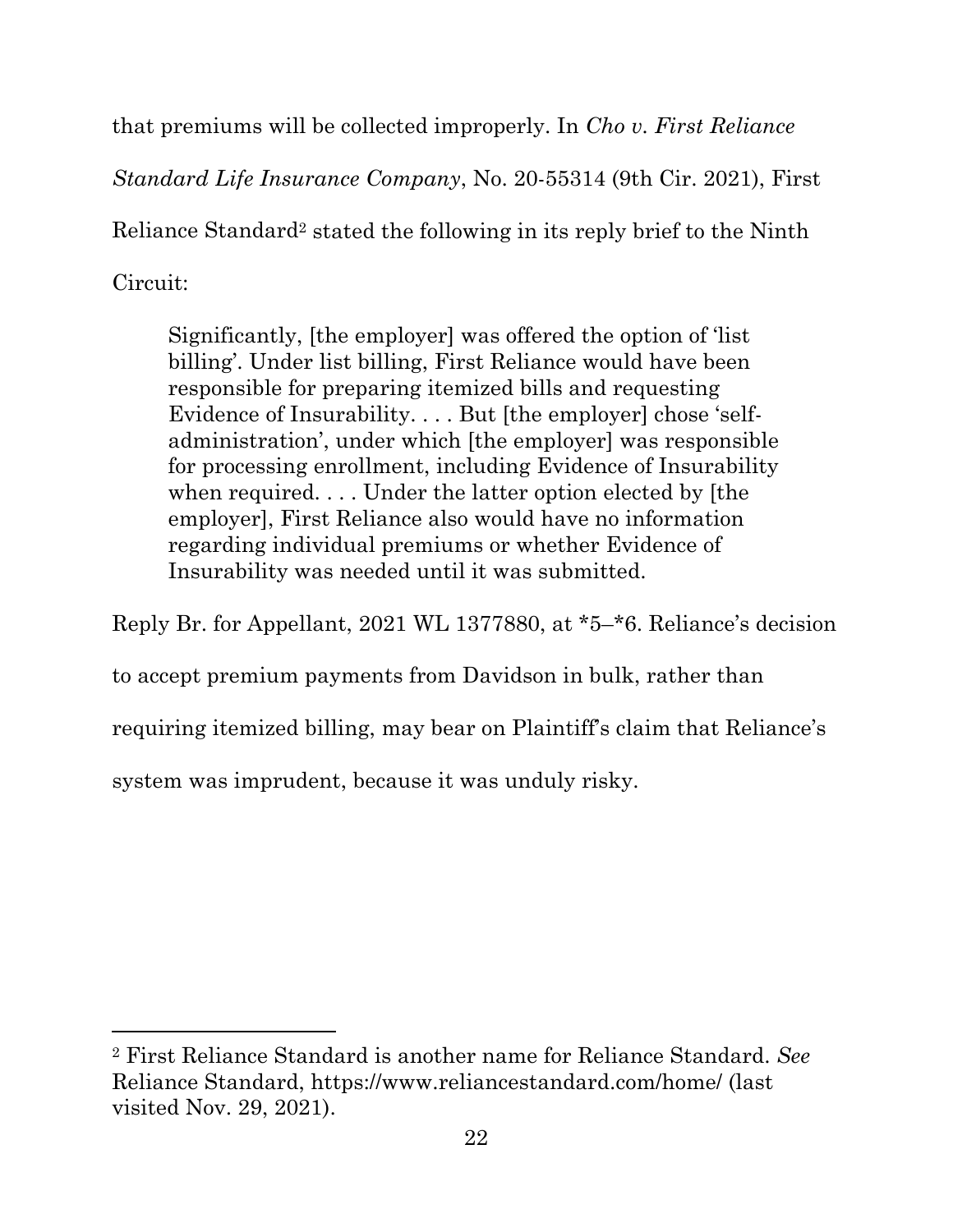## **C. Reliance's Arguments That It Was Not a Fiduciary Are Incorrect.**

Reliance argues on appeal that it had no fiduciary duty to the plan or its participants, because the relevant duties were Davidson's. Appellant Br. at 15. Reliance makes much of the self-described differences between "enrollment" versus "eligibility" and "billing and collecting premiums" versus "receiving" and applying those premiums to coverage. *Id.* at i, 6, 11, 14. But because Reliance ultimately determines whether participants are eligible for the coverage in which they are enrolled and for which they are paying premiums, Reliance cannot absolve itself of all responsibility with respect to how claimants are enrolled in or charged for coverage. *See, e.g.*, *Silva,* 762 F.3d at 722– 23 (holding the insurer responsible even though the employer had a role in enrolling employees and withholding premiums). Mistakes in enrollment and billing affect Reliance's ability to prudently determine eligibility and to use premiums it collects from participants. For example, an employer that incorrectly advises participants of enrollment requirements, or that bills incorrectly, will lead Reliance to make erroneous eligibility determinations or to incorrectly collect contributions for which it does not provide coverage.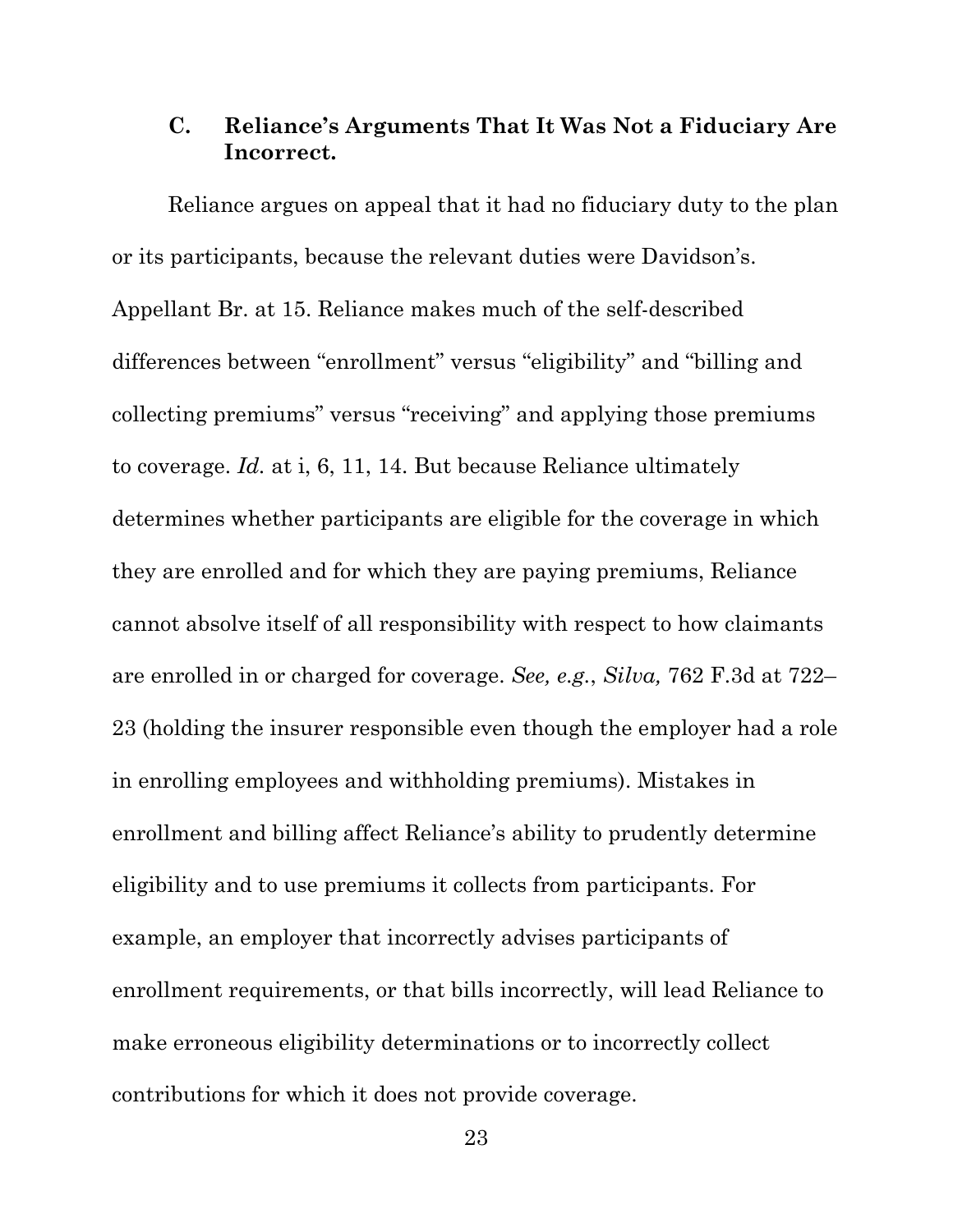Moreover, Reliance undertook the "obligation to communicate directly with . . . participants and beneficiaries regarding premiums, policy lapses, and reinstatement." Appellant Br. at 17 (quoting *Kerns v. Benefit Tr. Life Ins. Co.*, 992 F.2d 214, 217 (8th Cir. 1993)). The EOI instructions and form identified Reliance as the "primary ERISA entity" for charging premiums and approving applications. Whether as a consequence of Reliance's discretionary authorities or its own representations to participants, the district court correctly rejected the notion that Reliance was completely insulated from fiduciary duties just because Davidson had some intertwined duties with respect to enrollment and premium withholding. *See Skelton*, 2020 WL 6875503 at \*6; *see also Salyers*, 871 F.3d at 940 (where an employer and insurer's duties are intertwined, an employer's actions in connection with "administrative responsibilities" may reasonably be attributed back to the insurer under "agency principles"); *Cho,* 852 Fed. App'x at 305.

## **D. Insurers Acting in a Fiduciary Capacity Have a Duty to Design a Prudent System.**

The Secretary's primary interest in this case is to ensure that courts recognize that insurers like Reliance, as plan fiduciaries, have an ERISA-imposed duty to create a prudent system with respect to EOI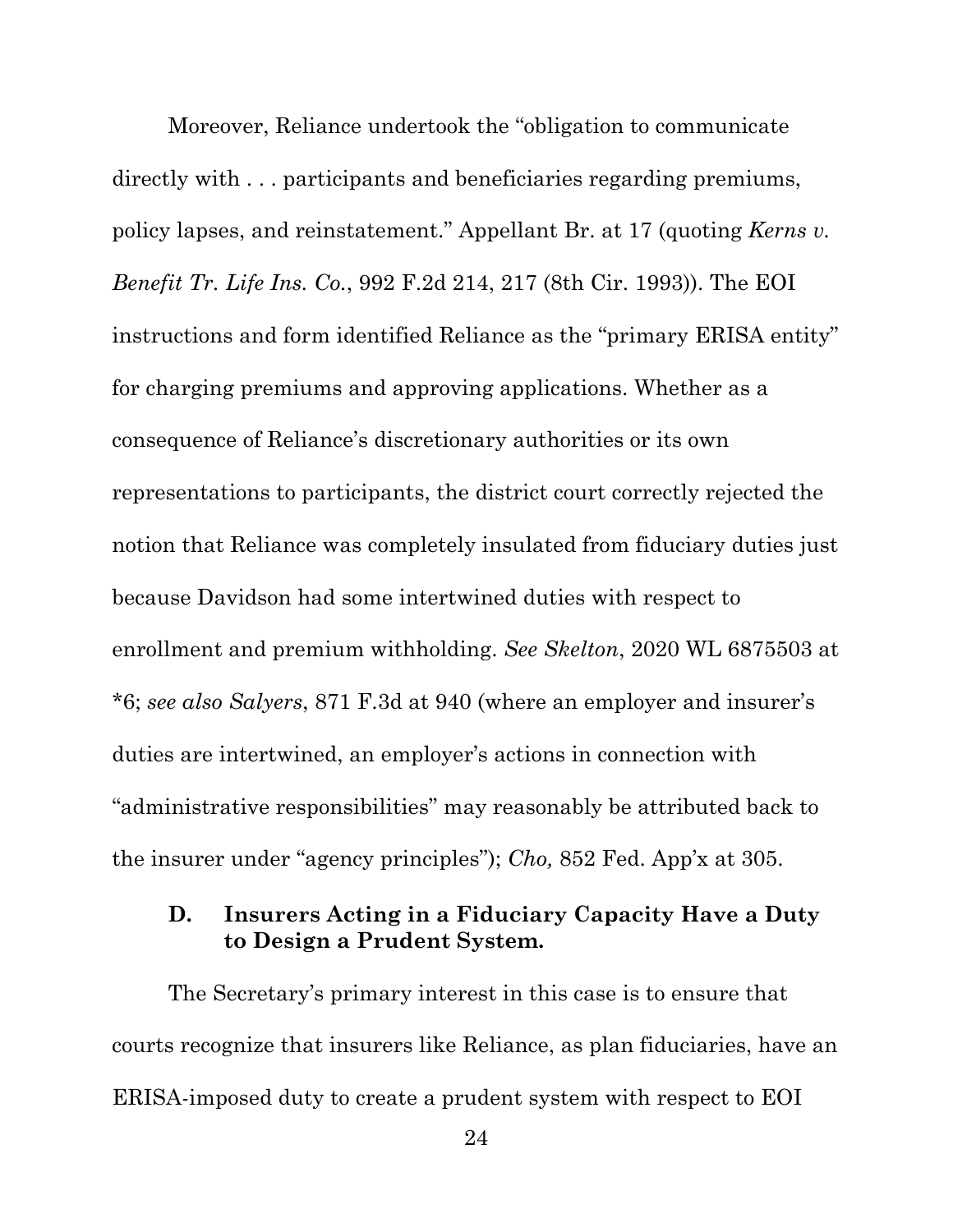that addresses and mitigates the risks of wrongfully collecting premiums before ascertaining eligibility. The Secretary agrees with the district court's finding that, when an insurer like Reliance retains discretionary authority to determine eligibility for coverage, that insurer is not completely insulated from liability for wrongfully collecting coverage premiums by the mere fact that the employer also had a role in the enrollment and billing process.

Here, in light of Reliance's ultimate control over eligibility and the application of premiums to coverage, Reliance is incorrect that "[t]he 'system of administration' was the fiduciary responsibility of Davidson Hotel alone." Appellant Br. at 22. That assertion conflicts with *Ince v. Aetna Health Mgmt., Inc.*, 173 F.3d 672 (8th Cir. 1999), where this Court found that, "[g]iven the evidence of [the insurer's] substantial control over the administration of the . . . Plans . . . the bare contractual recitals that [the insurer] acts only under the control of [the employer] may not be sufficient to refute, as a matter of law, a specific allegation that [insurer] exercised discretionary authority with respect to an aspect of the Plan." *Id.* at 675; *see also Shelton v. ContiGroup Cos., Inc.*, 285 F.3d 640, 643–44 (8th Cir. 2002) (finding that plan administrative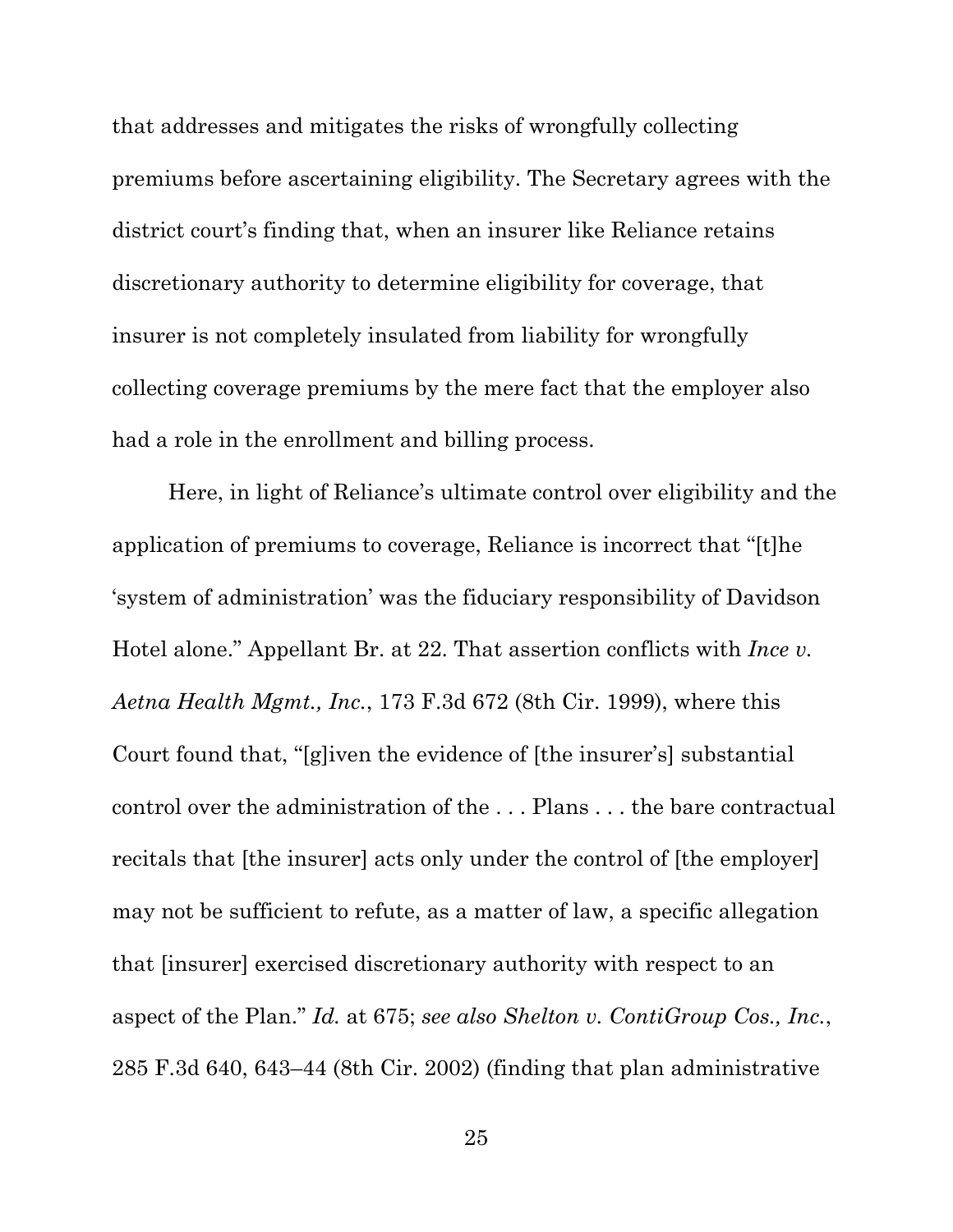committee "abdicated its duty" and "abused its discretion," where it allowed the employer to make an eligibility decision that was reserved for the plan's administrative committee).

Reliance's broad argument that it had no fiduciary duties related to the collection of insurance premiums, if accepted by this Court, would diminish insurers' ERISA-imposed duty to design a prudent system that addresses well-known risks in circumstances where the insurer allows employers to handle the initial processing of applications and to withhold premiums from employees. The result of such a diminished duty on insurers would likely be more beneficiaries who are denied coverage after having been led to believe they were covered by their payment of premiums. Given the long history of well-documented problems in this area, *see supra* pp. 3–4, it is important for this Court to reiterate its holding in *Silva* that insurers, in addition to employers, have an obligation to implement prudent systems to guard against those risks.

The Secretary accordingly urges this Court to reject Reliance's attempt to avoid diligent oversight by relying on a compartmentalized system to escape all responsibility. The Secretary takes no position on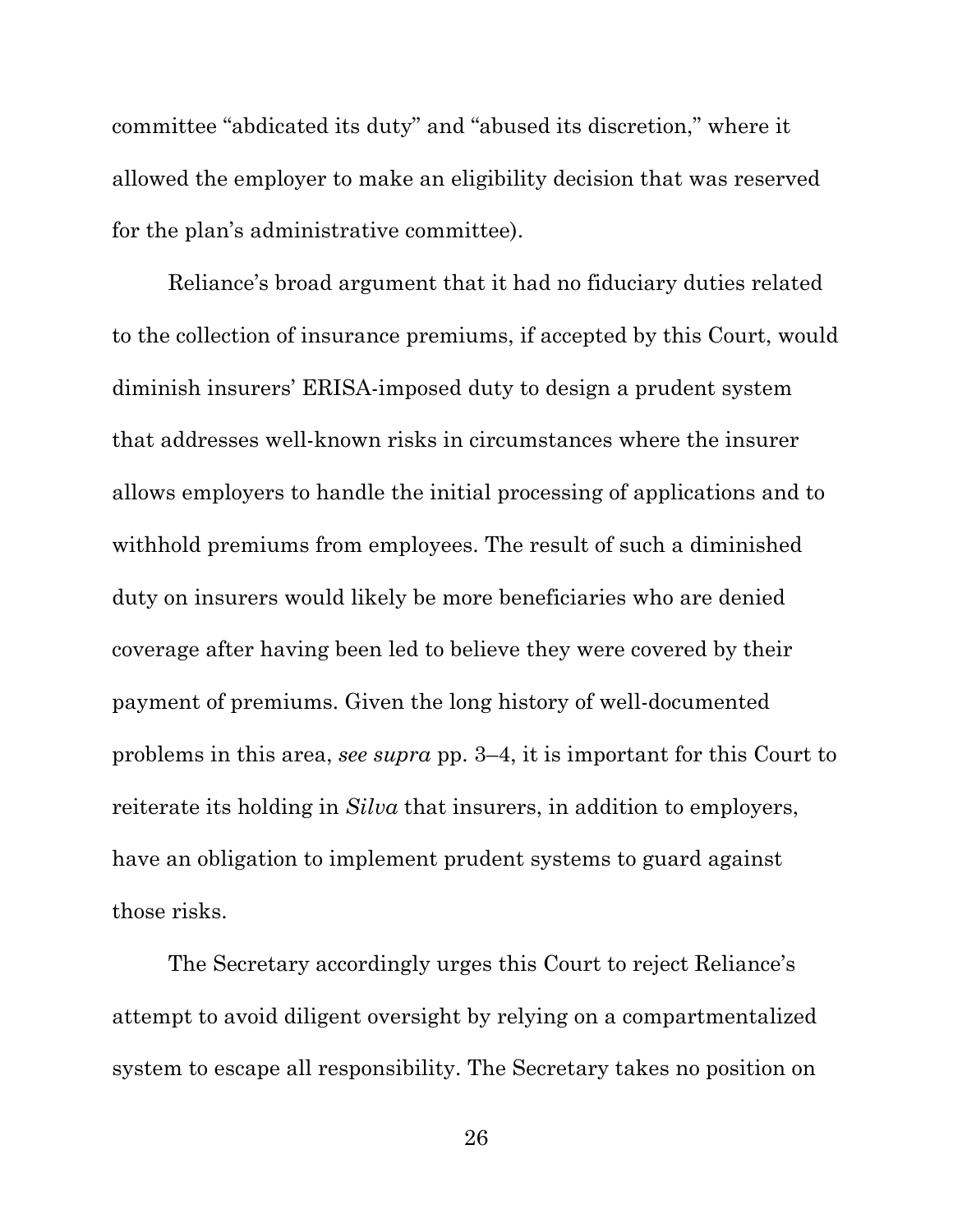Reliance's case-specific argument that it acted prudently in collecting premiums from Davidson's employees, with respect to the specific error in this particular case and on this record. Nor does he opine on Reliance's argument that this record does not support a finding that Davidson transmitted Beth's improperly collected premiums to Reliance. The Secretary therefore takes no position on whether the district court's grant of summary judgment to Plaintiff was warranted on these facts.

### **CONCLUSION**

For the foregoing reasons, the Secretary urges this Court to reject Reliance's arguments that it is completely insulated from liability as a result of Davidson's errors. The Secretary urges the Court, consistent with *Silva*, to reaffirm the insurers' fiduciary duty to prudently establish an administrative system that mitigates risks of improper collection of premiums before eligibility is determined. The Secretary takes no position as to whether this record can support summary judgment for a breach of fiduciary that caused losses to Plaintiff.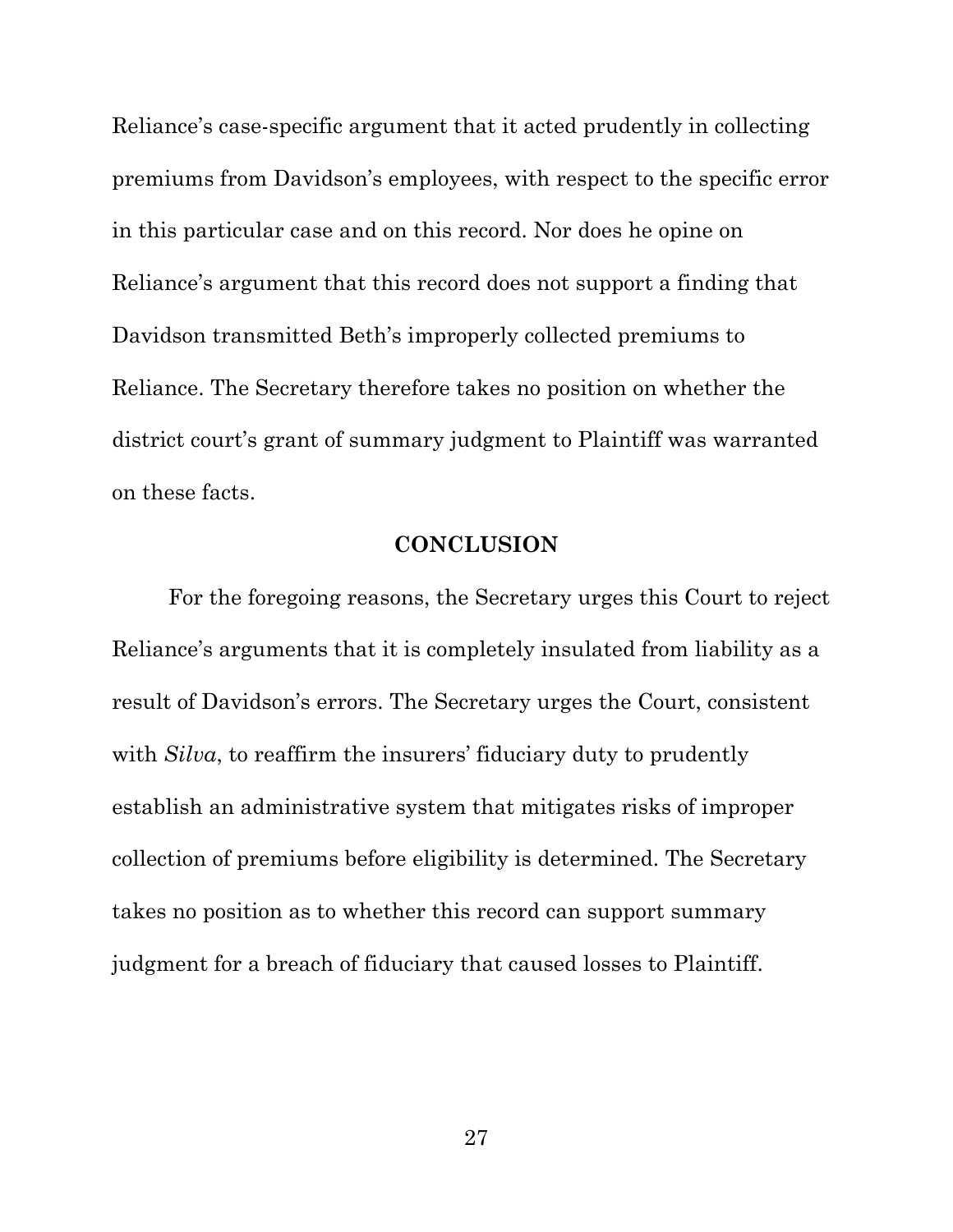Respectfully submitted,

Date: December 6, 2021 SEEMA NANDA

Solicitor of Labor

G. WILLIAM SCOTT Associate Solicitor for Plan Benefits Security

THOMAS TSO Counsel for Appellate and Special Litigation

*/s/ Sarah D. Holz* x SARAH D. HOLZ Trial Attorney Plan Benefits Security Division Office of the Solicitor U.S. Department of Labor 200 Constitution Ave. NW Room N-4611 Washington, DC 20210 (202) 693-5600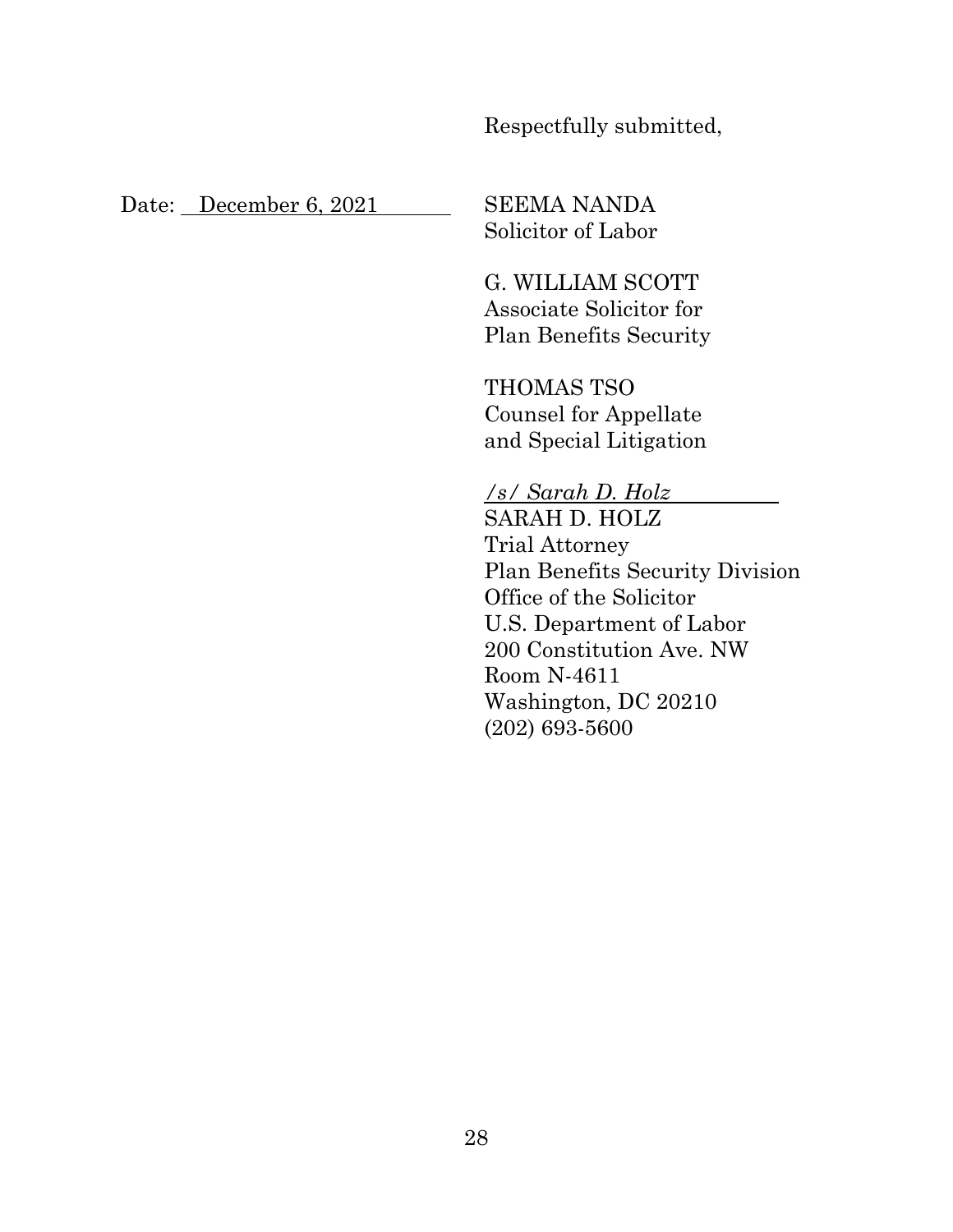### **CERTIFICATE OF COMPLIANCE WITH TYPE-VOLUME LIMIT**

 This document complies with the type-volume limit of Fed. R. App. P. 29(a)(5) because, excluding the parts of the document exempted by Fed. R. App. P. 32(f), this document contains 5,046 words. This document complies with the typeface requirements of Fed. R. App. P.  $32(a)(5)$  and the type-style requirements of Fed. R. App. P.  $32(a)(6)$ because this document has been prepared in a proportionally spaced typeface using Microsoft Word, Version 2016, in Century Schoolbook 14 point font.

Date: December 6, 2021 */s/ Sarah D. Holz* Sarah D. Holz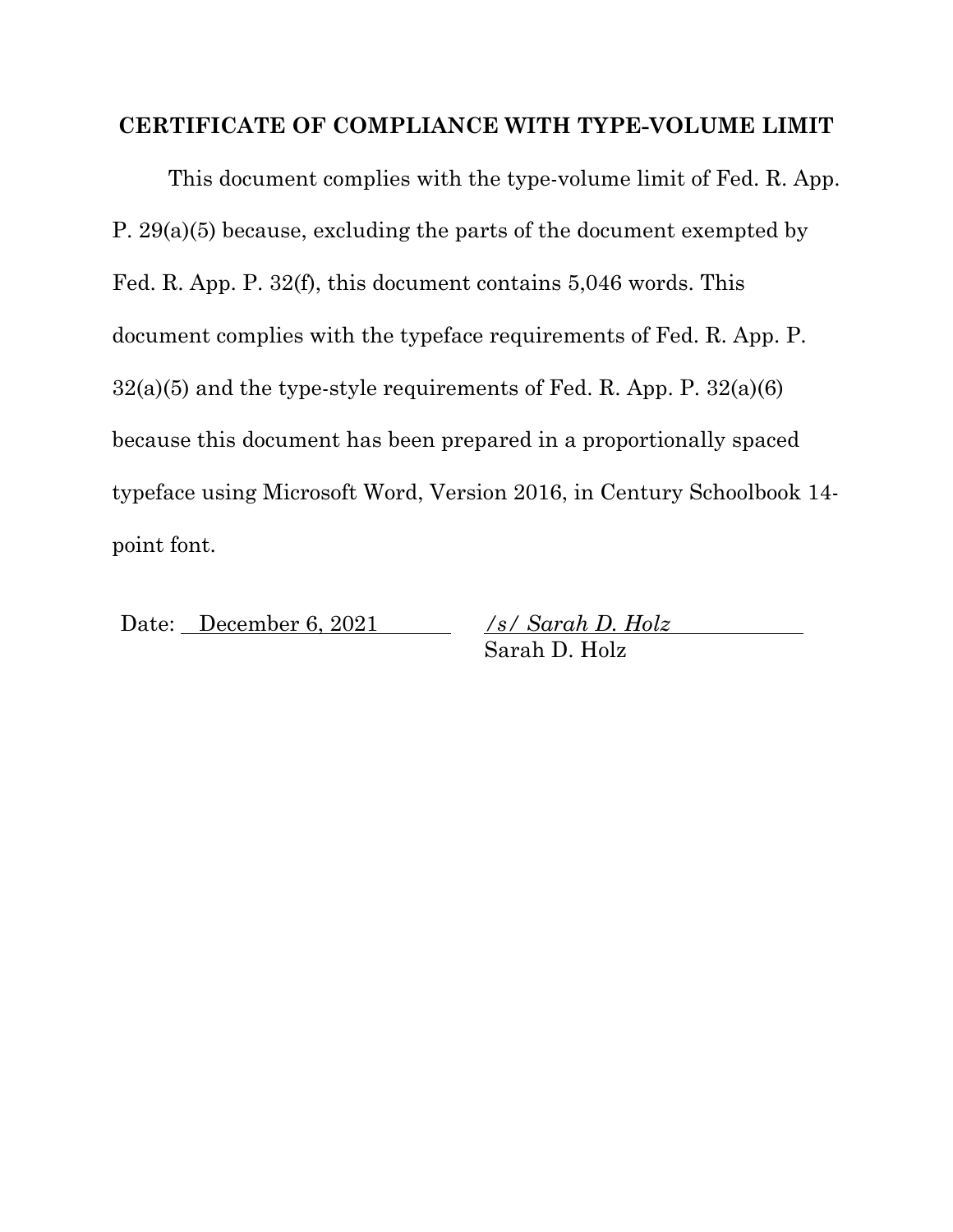## **CERTIFICATION THAT MOTION AND ADDENDA ARE FREE OF VIRUSES**

This motion and its addenda were scanned for viruses on

December 6, 2021, using Microsoft Defender, and found to be virus-free,

in compliance with 8th Cir. Rule 28A(h)(2).

Date: <u>December 6, 2021</u>

Sarah D. Holz